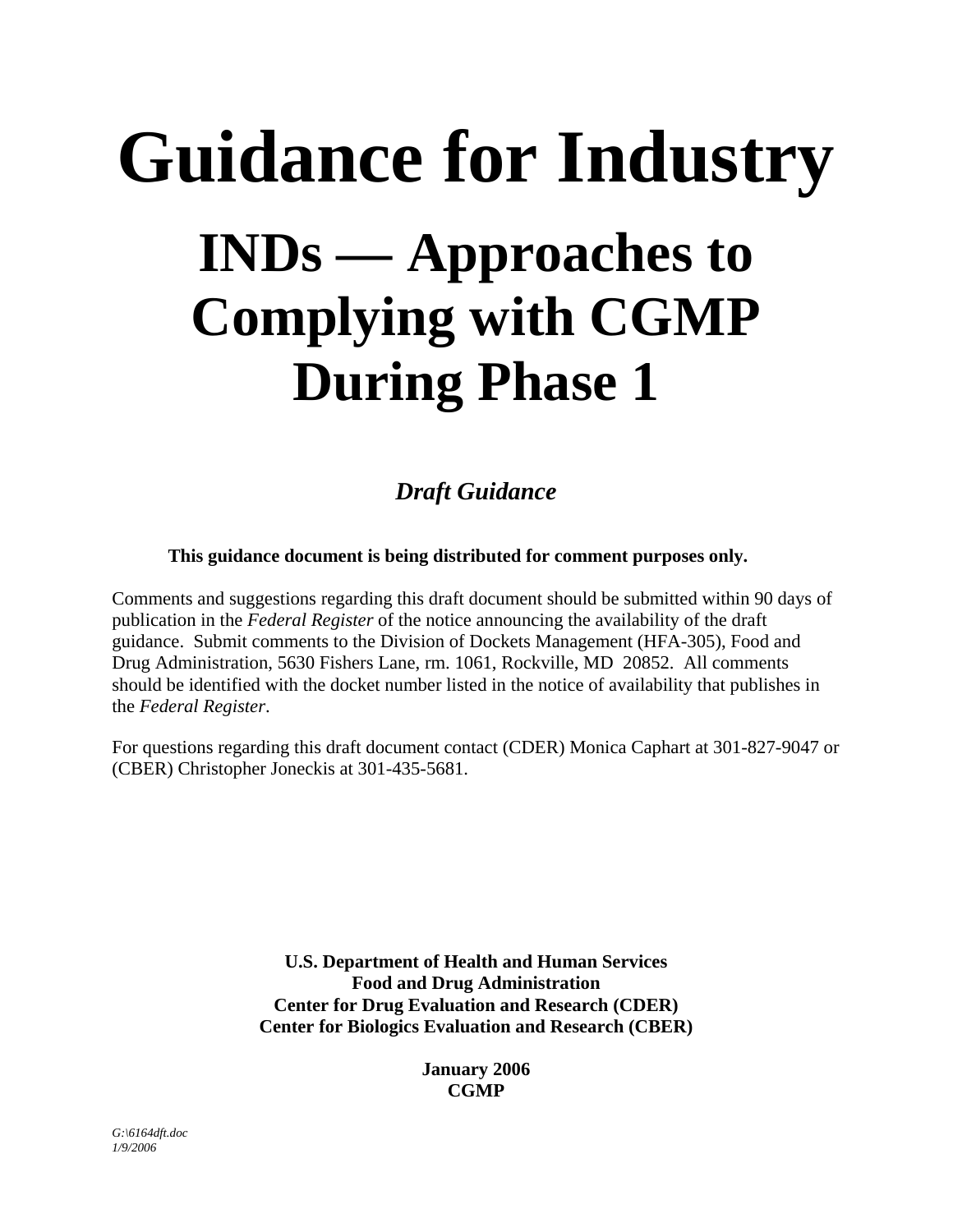# **Guidance for Industry INDs — Approaches to Complying with CGMP During Phase 1**

*Additional copies are available from:* 

*Office of Training and Communication Division of Drug Information, HFD-240 Center for Drug Evaluation and Research Food and Drug Administration 5600 Fishers Lane Rockville, MD 20857 (Tel) 301-827-4573 http://www.fda.gov/cder/guidance/index.htm* 

*or* 

 *Office of Communication, Training and Manufacturers Assistance, HFM-40 Center for Biologics Evaluation and Research Food and Drug Administration 1401 Rockville Pike, Rockville, MD 20852-1448 http://www.fda.gov/cber/guidelines.htm. (Tel) Voice Information System at 800-835-4709 or 301-827-1800*

**U.S. Department of Health and Human Services Food and Drug Administration Center for Drug Evaluation and Research (CDER) Center for Biologics Evaluation and Research (CBER)** 

> **January 2006 CGMP**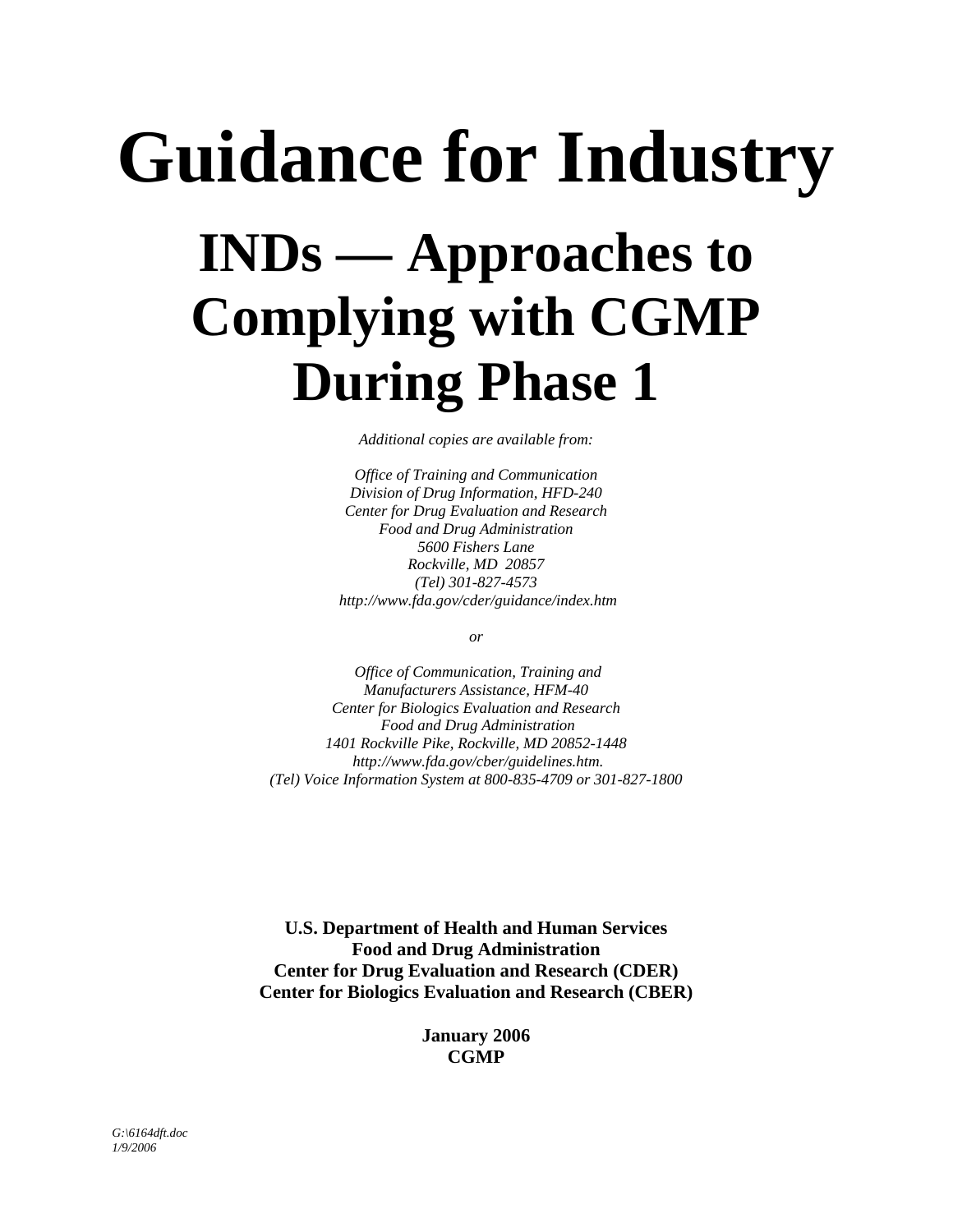$Draft - Not for Implementation$ 

### TABLE OF CONTENTS

| I.             |                                                   |  |
|----------------|---------------------------------------------------|--|
| II.            |                                                   |  |
| III.           |                                                   |  |
| IV.            |                                                   |  |
| V.             | RECOMMENDATIONS FOR COMPLYING WITH THE STATUTE  4 |  |
| A.             |                                                   |  |
| <b>B.</b>      |                                                   |  |
| C.             |                                                   |  |
| D.             |                                                   |  |
| Е.             |                                                   |  |
| F.             |                                                   |  |
|                |                                                   |  |
| G.             |                                                   |  |
| H.             |                                                   |  |
| I.             |                                                   |  |
| VI.            |                                                   |  |
| A.             |                                                   |  |
| <b>B.</b>      |                                                   |  |
| $\mathbf{C}$ . |                                                   |  |
| D.             |                                                   |  |
|                |                                                   |  |
|                |                                                   |  |
|                |                                                   |  |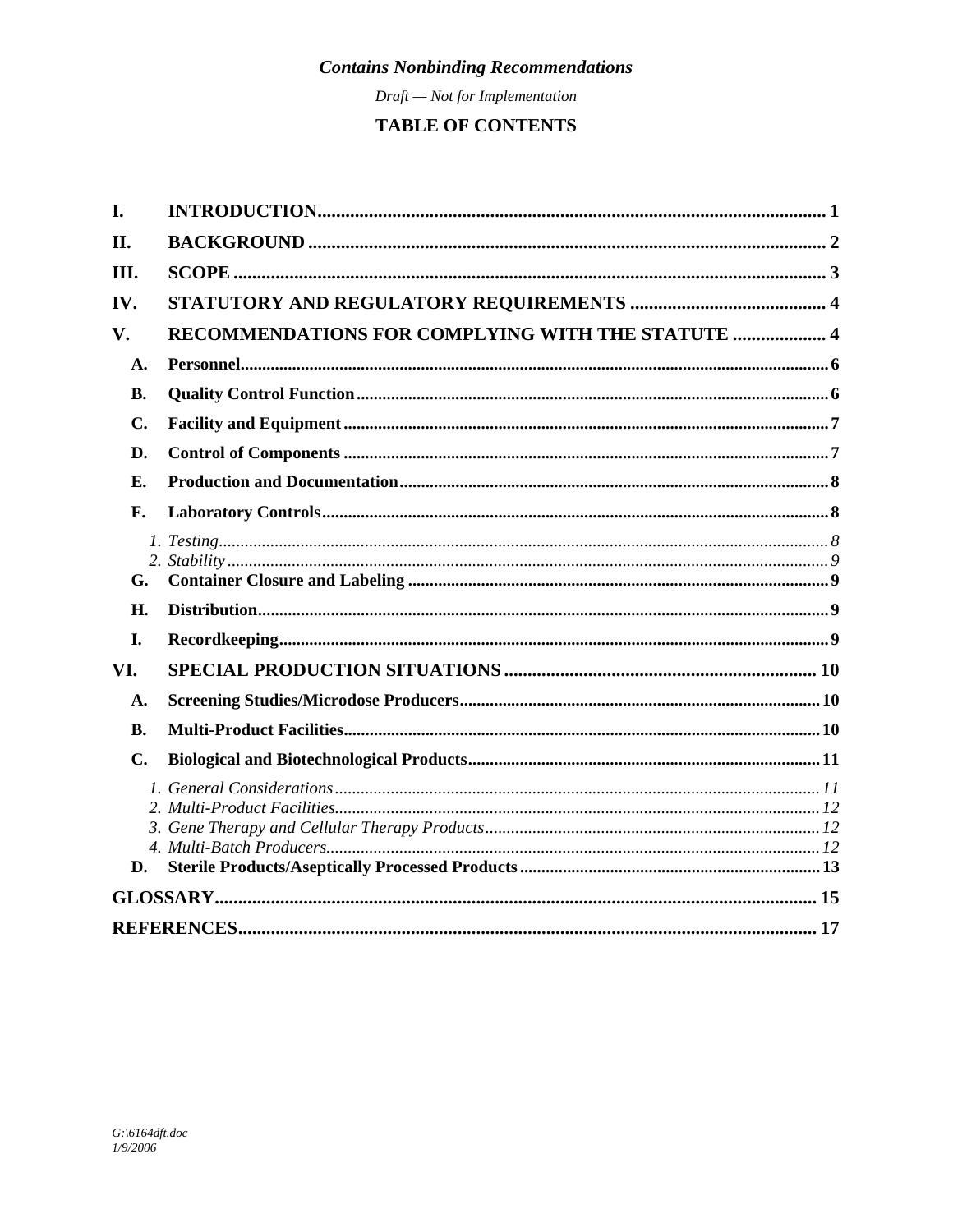*Draft — Not for Implementation*

## <span id="page-3-0"></span>1 **Guidance for Industry INDs — Approaches to Complying with CGMP During Phase [11](#page-3-1)**

3

 $\frac{4}{5}$ 

2

5 This draft guidance, when finalized, will represent the Food and Drug Administration's (FDA's) current the finalized thinking on this topic. It does not create or confer any rights for or on any person and does not opera 6 thinking on this topic. It does not create or confer any rights for or on any person and does not operate to bind FDA or the public. You can use an alternative approach if the approach satisfies the requirements of bind FDA or the public. You can use an alternative approach if the approach satisfies the requirements of 8 the applicable statutes and regulations. If you want to discuss an alternative approach, contact the FDA staff responsible for implementing this guidance. If you cannot identify the appropriate FDA staff, call staff responsible for implementing this guidance. If you cannot identify the appropriate FDA staff, call 10 **the appropriate number listed on the title page of this guidance.** 

11 12

13

#### 14

#### 15 **I. INTRODUCTION**

- 16 17 This guidance is intended to assist persons producing drug and biological products
- 18 (investigational drugs) for use during phase 1 development  $(21 \text{ CFR } 312.21(a))$  in complying
- 19 with relevant current good manufacturing practice as required by  $\S 501(a)(2)(B)$  of the Federal
- 20 Food, Drug, and Cosmetic Act (FD&C Act). Controls for producing an investigational new drug
- 21 for use in a phase 1 study are primarily aimed at ensuring subject safety. The Agency believes
- 22 that applying quality control (QC) principles to the production of investigational products (i.e.,
- 23 interpreting and implementing CGMPs consistent with good scientific methodology) will
- 24 facilitate the initiation of investigational studies in humans and protect study subjects. When
- 25 finalized, this guidance will replace the *1991 Guideline on the Preparation of Investigational*
- 26 *New Drug Products (Human and Animal)* for the production of IND products for phase 1 clinical
- 27 trials described in the Scope section of this guidance.
- 28
- 29 This guidance is being issued concurrently with a direct final rule (and companion proposed
- 30 rule), which specifies that the particular requirements in Part 211 (21 CFR 211) need not be met
- 31 for most investigational drugs manufactured for use during phase 1 development. Instead, the
- 32 Agency recommends the approaches outlined in this guidance for complying with  $\S 501(a)(2)(B)$
- 33 of the FD&C Act.
- 34
- 35 FDA's guidance documents, including this guidance, do not establish legally enforceable
- 36 responsibilities. Instead, guidances describe the Agency's current thinking on a topic and should
- 37 be viewed only as recommendations, unless specific regulatory or statutory requirements are
- 38 cited. The use of the word *should* in Agency guidances means that something is suggested or
- <span id="page-3-1"></span>39 40 recommended, but not required.
	- $\overline{a}$ <sup>1</sup> This guidance has been prepared by an Agency working group with representatives from the Center for Drug Evaluation and Research (CDER), Center for Biologics Evaluation and Research (CBER), and the Office of Regulatory Affairs (ORA), at the Food and Drug Adminstration.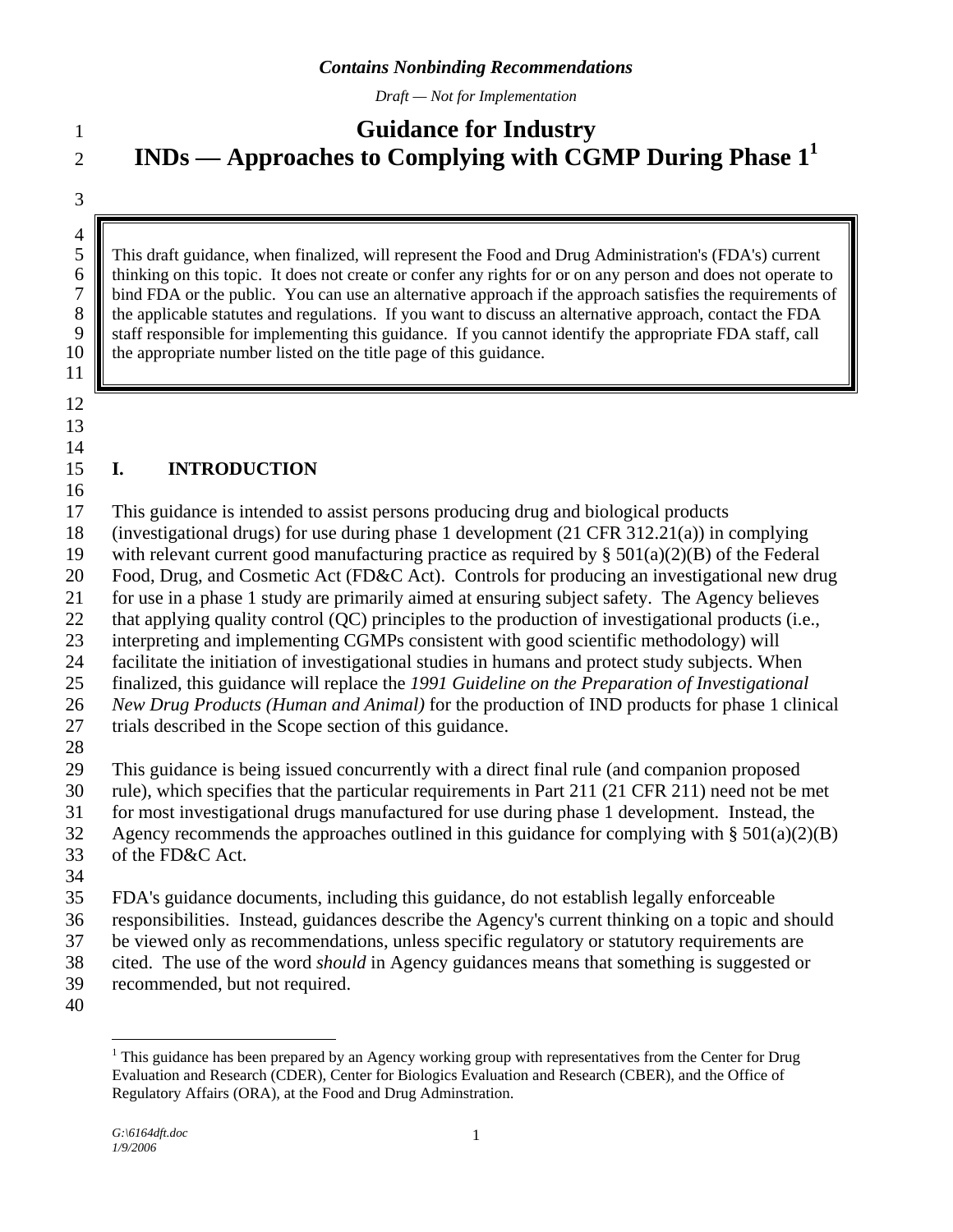*Draft — Not for Implementation*

#### <span id="page-4-0"></span>41

#### 42 **II. BACKGROUND**

43

44 45 46 47 48 49 50 51 The FD&C Act specifies that drugs must be manufactured, processed, packed, and held in accordance with current good manufacturing practice (CGMP), or they are deemed to be adulterated. In September 1978, FDA implemented revised CGMP regulations for drug and biological products (see 21 CFR Parts 210 and 211). These regulations were written primarily with commercial manufacturing in mind. Although the Agency stated at the time that the regulations applied to all types of pharmaceutical production,<sup>[2](#page-4-1)</sup> we indicated in the preamble to the regulations that we were considering proposing additional regulations governing drugs used in investigational clinical studies.

52

53 In 1991, the Agency issued the *Guideline on the Preparation of Investigational New Drug* 

54 *Products (Human and Animal).* However, the 1991 document did not discuss all manufacturing

55 situations, including, for example, small- or laboratory-scale production of investigational new

56 drugs. In addition, the 1991 document did not address fully the Agency's expectation that an

57 *incremental approach* to manufacturing controls would be taken during investigational drug

58 development, which for most products includes a change in production scale.

59

60 This guidance (once finalized) and the regulation it complements, once finalized, will represent

61 the Agency's effort to proceed with its plans to formally describe an approach to aide

62 manufacturers in implementing manufacturing controls that are appropriate for the stage of

63 development. The use of this approach recognizes that some controls and the extent of controls

64 needed to achieve appropriate product quality differ not only between investigational and

65 commercial manufacture, but also among the various phases of clinical studies. Consistent with

66 the Agency's CGMP for the 21 Century initiative,<sup>[3](#page-4-2)</sup> where applicable, manufacturers are also

67 expected to implement controls that reflect product and production considerations, evolving

- 68 process and product knowledge, and manufacturing experience.<sup>[4](#page-4-3)</sup>
- 69

70 This guidance describes FDA's current thinking regarding controls for special production

71 situations (e.g., a laboratory setting, exploratory studies, multi-product and multi-batch testing)

72 and specific types (e.g., biological/biotechnology products, aseptically processed products) of

73 investigational new drug (IND) products manufactured for use during phase 1 clinical trials as

- 74 described in the Scope section of this guidance. As the new rule specifies, the particular
- 75 requirements in Parts 211 (21 CFR 211) need not be met for certain exploratory products
- 76 manufactured for use during phase 1 clinical trials.

<span id="page-4-3"></span><sup>4</sup> We are considering issuing additional guidance and/or regulations to clarify the Agency's expectations with regard to fulfilling the CGMP requirements when producing investigational drugs for phase 2 and phase 3 clinical studies.

<span id="page-4-1"></span> $\overline{a}$ <sup>2</sup> Preamble to the CGMP 1978, comment #49. "The Commissioner finds that, as stated in 211.1, these CGMP regulations apply to the preparation of any drug product for administration to humans or animals, including those still in investigational stages. It is appropriate that the process by which a drug product is manufactured in the development phase be well documented and controlled in order to assure the reproducibility of the product for further testing and for ultimate commercial production. The Commissioner is considering proposing additional CGMP regulations specifically designed to cover drugs in research stages."

<span id="page-4-2"></span><sup>&</sup>lt;sup>3</sup> See http://www.fda.gov/cder/gmp/21stcenturysummary.htm.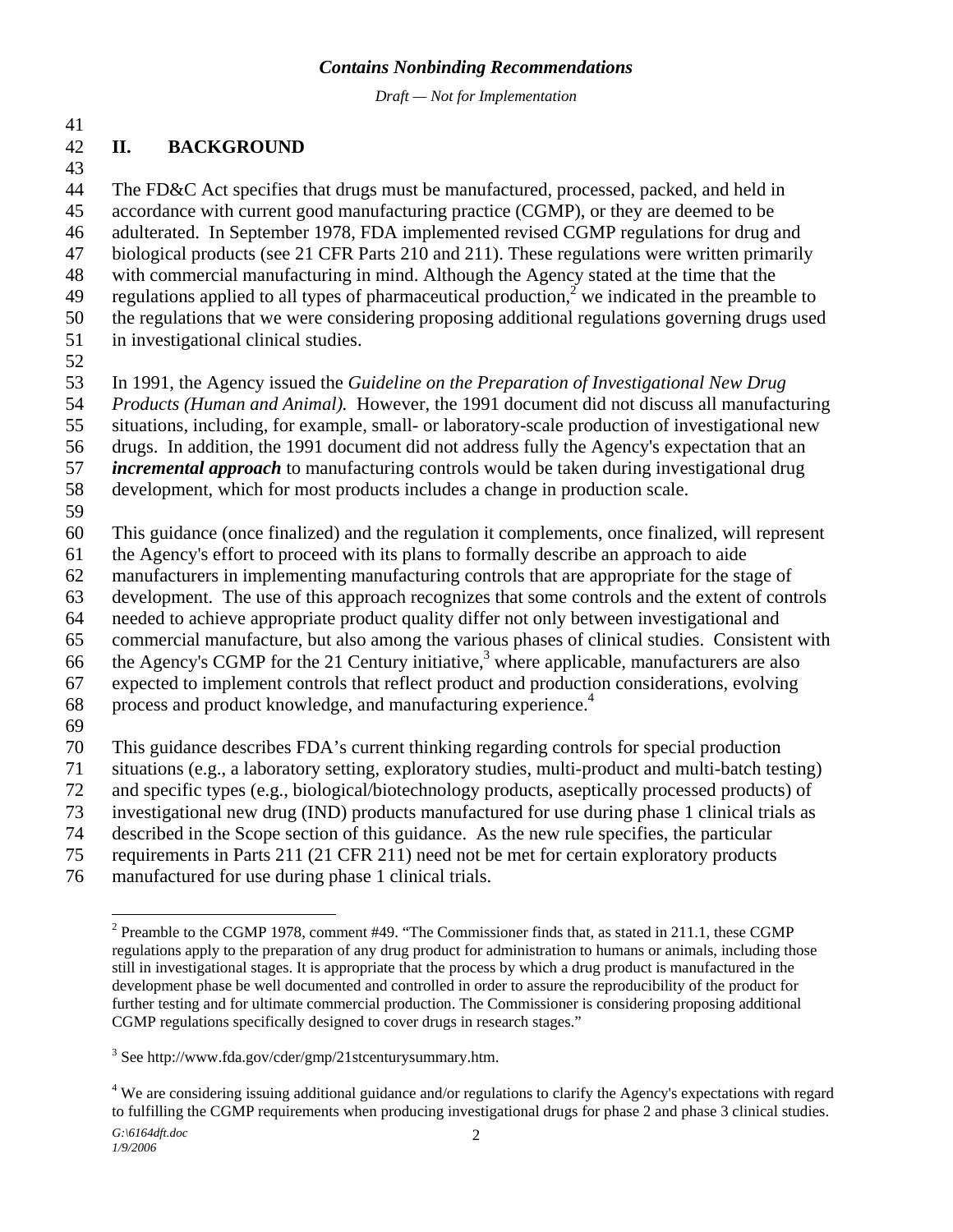<span id="page-5-0"></span>

| Draft - Not for Implementation                                                                                                                                                                                                                                                                                                                                                                                                                                                                                                                                                                                                                                               |  |  |  |
|------------------------------------------------------------------------------------------------------------------------------------------------------------------------------------------------------------------------------------------------------------------------------------------------------------------------------------------------------------------------------------------------------------------------------------------------------------------------------------------------------------------------------------------------------------------------------------------------------------------------------------------------------------------------------|--|--|--|
| When finalized, this guidance will replace the 1991 Guideline on the Preparation of<br>Investigational New Drug Products (Human and Animal) for the production of IND products for<br>phase 1 clinical trials described in the Scope section of this guidance. Phase 2 and 3 production<br>will continue to be subject to those portions of 210 and 211 that are applicable.                                                                                                                                                                                                                                                                                                 |  |  |  |
| <b>SCOPE</b><br>Ш.                                                                                                                                                                                                                                                                                                                                                                                                                                                                                                                                                                                                                                                           |  |  |  |
| This guidance applies to the following:                                                                                                                                                                                                                                                                                                                                                                                                                                                                                                                                                                                                                                      |  |  |  |
| Investigational new human drug and biological products (including finished dosage forms<br>used as placebos) intended for human use during phase 1 development, including, for<br>example, investigational recombinant and nonrecombinant therapeutic products, vaccine<br>products, allergenic products, in vivo diagnostics, plasma derivative products, blood and<br>blood components, gene therapy products, and somatic cellular therapy products (including<br>xenotransplantation products) that are subject to CGMP requirements of § 501(a)(2)(B) of<br>the FD&C Act.                                                                                               |  |  |  |
| The guidance applies to investigational products whether they are produced in small- or large-scale<br>environments because such studies are typically designed to assess tolerability or feasibility for<br>further development of a specific drug or biological product. However, if an investigational drug<br>has already been manufactured by an IND sponsor for use during phase 2 or phase 3 studies or has<br>been lawfully marketed, manufacture of such a drug must comply with the appropriate sections of<br>21 CFR Part 211 for the drug to be used in any subsequent phase 1 investigational studies,<br>irrespective of the trial size or duration of dosing. |  |  |  |
| This guidance does <b>not</b> apply to the following:                                                                                                                                                                                                                                                                                                                                                                                                                                                                                                                                                                                                                        |  |  |  |
| • Human cell or tissue products regulated solely under Section 361 of the PHS Act                                                                                                                                                                                                                                                                                                                                                                                                                                                                                                                                                                                            |  |  |  |
| Clinical trials for products subject to the device approval or clearance provisions of the<br>Food, Drug, and cosmetic Act                                                                                                                                                                                                                                                                                                                                                                                                                                                                                                                                                   |  |  |  |
| Investigational new drugs manufactured for phase 2 and 3 studies                                                                                                                                                                                                                                                                                                                                                                                                                                                                                                                                                                                                             |  |  |  |
| Already approved products that are being used during phase 1 studies (e.g., for a new<br>indication)                                                                                                                                                                                                                                                                                                                                                                                                                                                                                                                                                                         |  |  |  |
| If clarification on applicability of this guidance to a specific clinical study is needed, please<br>contact the appropriate center with responsibility for review of the IND.                                                                                                                                                                                                                                                                                                                                                                                                                                                                                               |  |  |  |
| We recommend that this guidance be used as a companion to other guidances describing the<br>chemistry, manufacturing, and control (CMC) information submitted and reviewed in an IND<br>application for phase 1 studies (References 1, 2, 3). At this stage of development, in many cases,<br>manufacture of the active ingredient and the final investigational product will be accomplished<br>through a series of steps within a single facility. Producers of new active pharmaceutical                                                                                                                                                                                  |  |  |  |
| $G:\delta164dft.doc$                                                                                                                                                                                                                                                                                                                                                                                                                                                                                                                                                                                                                                                         |  |  |  |

100 101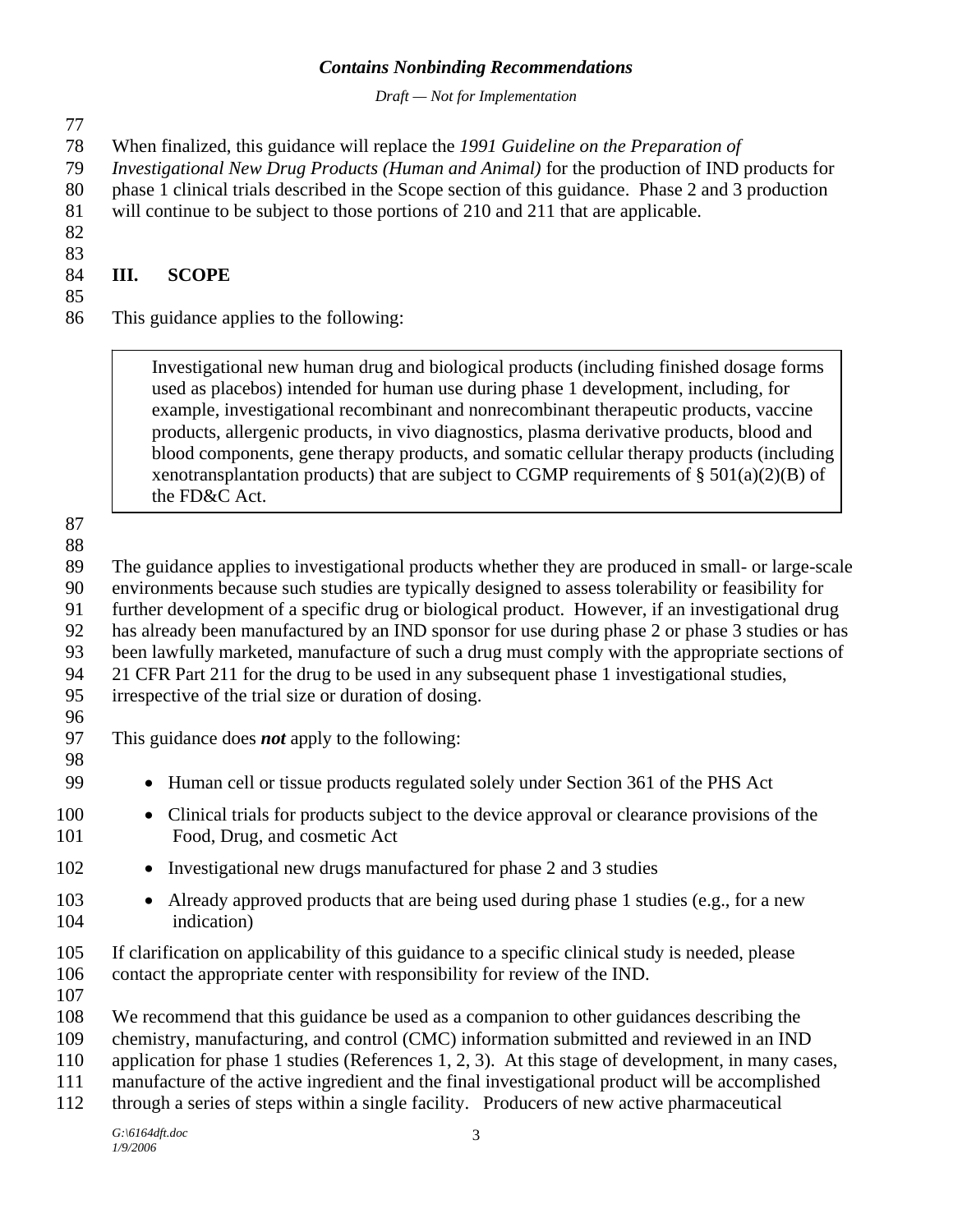*Draft — Not for Implementation*

<span id="page-6-0"></span>ingredients (also referred to as an *API* or *drug substance*) must also conform with CGMP as required in §  $501(a)(2)(B)$  of the FD&C Act. Guidance on CGMP for the manufacture of new API for some products used in clinical studies is also available (Reference 4). Such producers should implement controls appropriate to the stage of development and, thus, may want to consider the recommendations described in this guidance. 113 114 115 116 117 118 119 120 121 122 123 124 125 126 127 128 129 130 131 132 133 134 135 136 137 138 139 140 141 142 143 144 145 146 147 148 149 150 151 152 153 154 155 156 **IV. STATUTORY AND REGULATORY REQUIREMENTS**  Section  $501(a)(2)(B)$  of the FD&C Act requires drugs, which include investigational new drugs, to comply with current good manufacturing practice: A drug...shall be deemed adulterated...if...the methods used in, or the facilities or controls used for, its manufacture, processing, packing, or holding do not conform to or are not operated or administered in conformity with current good manufacturing practice to assure that such drug meets the requirements of this chapter as to safety and has the identity and strength, and meets the quality and purity characteristics, which it purports or is represented to possess Certain of the requirements of 21 CFR Parts 211, which implement section  $\S 501(a)(2)(B)$  of the FD&C Act, were directed at commercial manufacture of products, typically characterized by large, repetitive, commercial batch production (e.g., those that address expiration dating  $(\S 211.137(g))$ , and warehousing  $(\S 211.142)$  and are not relevant to the manufacture of most drugs for investigational use for phase 1 studies. In addition, section 505(i) of the FD&C Act (21 U.S.C. 355(i)) directs FDA to promulgate regulations governing investigational drugs to protect human subjects enrolled in investigations. Under these regulations (21 CFR 312), sponsors must submit information — for example CMC information (§ 312.23(a)(7)) — about a drug or biological product when submitting an IND application (References 1, 2, 3). FDA reviews the submitted information to determine whether the drug to be used in the investigation has the identity, quality, purity, strength, and potency necessary to ensure the safety of the subjects in the proposed phase 1 study. In certain circumstances, the Agency may choose to conduct an inspection (e.g., if there is insufficient information to assess the risks to subjects or if the subjects would be exposed to unreasonable and significant risk). Alternatively, the Agency could decide to place a proposed or ongoing phase 1 investigation on clinical hold or terminate the IND. Such actions can also be taken if there is evidence of inadequate quality control procedures that would compromise the safety of an investigational product. **V. RECOMMENDATIONS FOR COMPLYING WITH THE STATUTE**  This guidance outlines approaches that sponsors and producers of phase 1 investigational new drugs can use to comply with the requirements of CGMP under section  $501(a)(2)(B)$  of the

- 157 FD&C Act. These recommendations are designed to provide approaches to CGMP that
- 158 appropriately address factors associated with the production of clinical supplies for use in most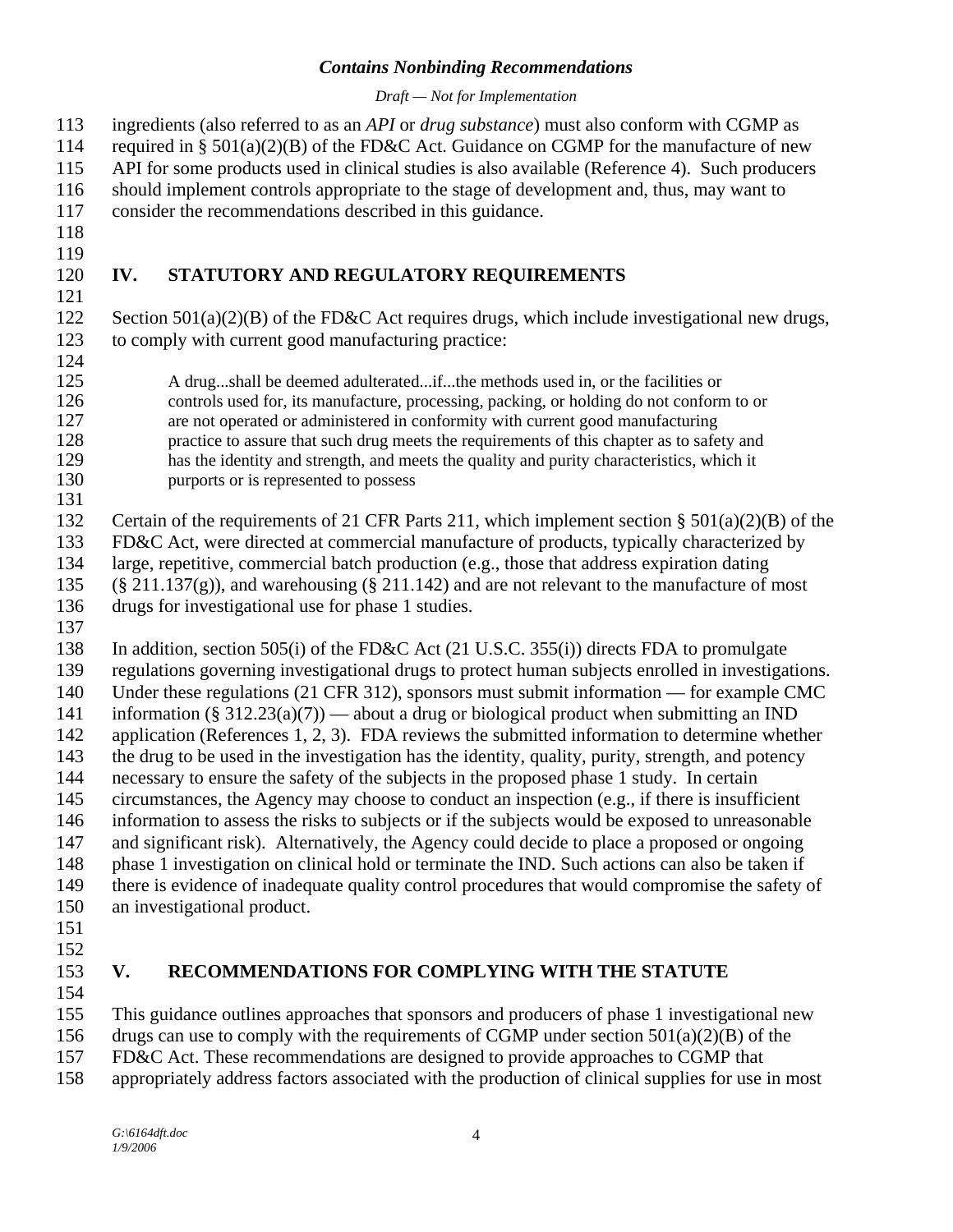#### *Draft — Not for Implementation*

- phase 1 studies. The recommendations will also help provide an appropriate quality framework for a variety of investigational new drugs manufactured in various situations. 159 160 161
- 162 During product development, the quality and safety of investigational drug products are
- 163 maintained, in part, by having appropriate quality control (QC) procedures in effect. Using
- 164 established or standardized procedures will also facilitate the production of equivalent or
- 165 comparable investigational product for further clinical study as needed.
- 166
- 167 Adherence to QC procedures during phase 1 development occurs largely through having:
- 168 169

170

- Written procedures that are well defined
- Equipment that is adequately controlled
- Data from production, including testing, that are accurately and consistently recorded
- 171 172

173 Producers may have acceptable alternative ways of meeting the objectives described in this

174 guidance. It is the responsibility of the sponsors/producers to provide and use such methods,

175 facilities, and controls to ensure that the investigational drug meets appropriate standards of

176 safety, identity, strength, quality, and purity. Producers of investigational products should

177 178 consider carefully how to best ensure the implementation of standards, practices and procedures

- 179 that conform to CGMP for their specific product and production operation.
- 180 181 A number of technologies and resources are available for use that can facilitate conformance with CGMP and help streamline product development. Some examples include:
- 182
- 183 Use of disposable equipment and process aids, which can reduce cleaning burden
- 184 185 Use of prepackaged Water For Injection (WFI) and presterilized containers, which can eliminate the need for additional equipment or qualifying existing equipment
- 186 187 188 Use of process equipment that is closed (i.e., product not exposed to the environment during processing), which can alleviate the need for stricter room classification for air quality
- 189 190 191 192 Use of contract or shared production facilities and testing laboratories, for production and testing (including specialized services) of investigational product. Some academic institutions have developed shared production and testing facilities that can be used by institutional sponsors.
- 193

194 195 196 197 198 199 200 201 Because the sponsor is responsible for important aspects of the clinical investigation, we recommend that sponsors and producers consider carefully the risks from the production environment that might adversely affect the resulting quality of an investigational product, especially when the investigational product is produced in laboratory facilities that are not expressly or solely designed for their production. For example, of particular importance is the susceptibility of a product to contamination or cross contamination with other substances (e.g. chemicals, biological substances, adventitious agents) that may be present from previous or concurrent research or production activities.

202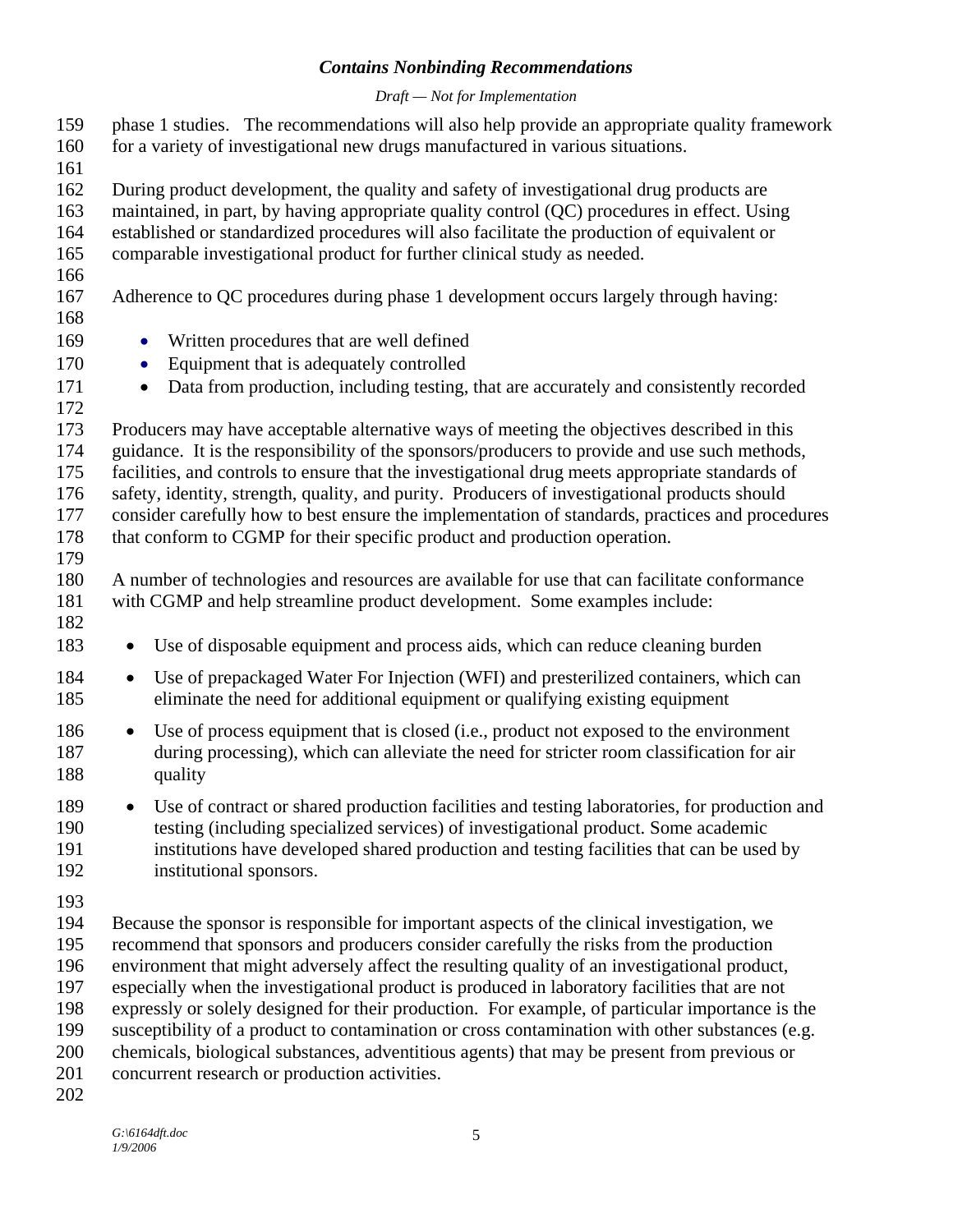*Draft — Not for Implementation*

<span id="page-8-0"></span>203 We recommend the following:

- 204
- 205 • A formal evaluation of the production environment to identify potential hazards
- 206 207 • Taking of appropriate actions prior to and during production to minimize risks and safeguard the quality of the investigational product

208 209 210 211 212 213 214 Some recommendations pertaining to specific areas of CGMP follow. Consistent with the statute (§ 501(a) (2) (b)), CGMP must be in effect for the production of each investigational drug batch used in clinical trials. The following recommendations provide for flexibility to allow producers to implement controls appropriate for their specific situation and application. Producers should establish production controls based on a risk assessment for the product and manufacturing process and follow good scientific and quality control principles when implementing specific practices and procedures for CGMP.

215 216

217

224 225 **A. Personnel** 

218 219 220 221 222 223 All personnel should have the education, experience and training or any combination thereof to enable that person to perform the assigned function. In particular, personnel should have the appropriate experience to prepare the investigational product and be familiar with QC principles and acceptable methods for complying with the statutory requirement of CGMP, such as the recommendations outlined in this guidance.

**B. Quality Control Function** 

226 227 228 We recommend that every producer establish a QC plan and document that plan in writing. For example, a sound QC plan should provide for the following functions:

- 229 230 231 • Responsibility for examining the various components used in the production of a product (e.g., containers, closures, in-process materials, packaging materials, and labeling) to ensure that they are appropriate and meet defined, relevant quality standards
- 232 233 • Responsibility for review and approval of production procedures, testing procedures, and acceptance criteria
- 234 235 236 • Responsibility for releasing or rejecting each clinical batch based upon a cumulative review of completed production records and other relevant information (e.g., procedures were followed, product tests performed appropriately, acceptance criteria met)
- 237 238 • Responsibility for investigating and initiating corrective action if unexpected results or errors occur during production
- 239 240 We also recommend that QC responsibilities be performed independently from production responsibilities. When activities such as testing, commonly performed by dedicated QC
- 241 personnel in commercial manufacture, are performed by production personnel, adequate controls
- 242 should be in place (e.g., segregation of testing from production so as to not contaminate testing

243 or negatively affect test results).

244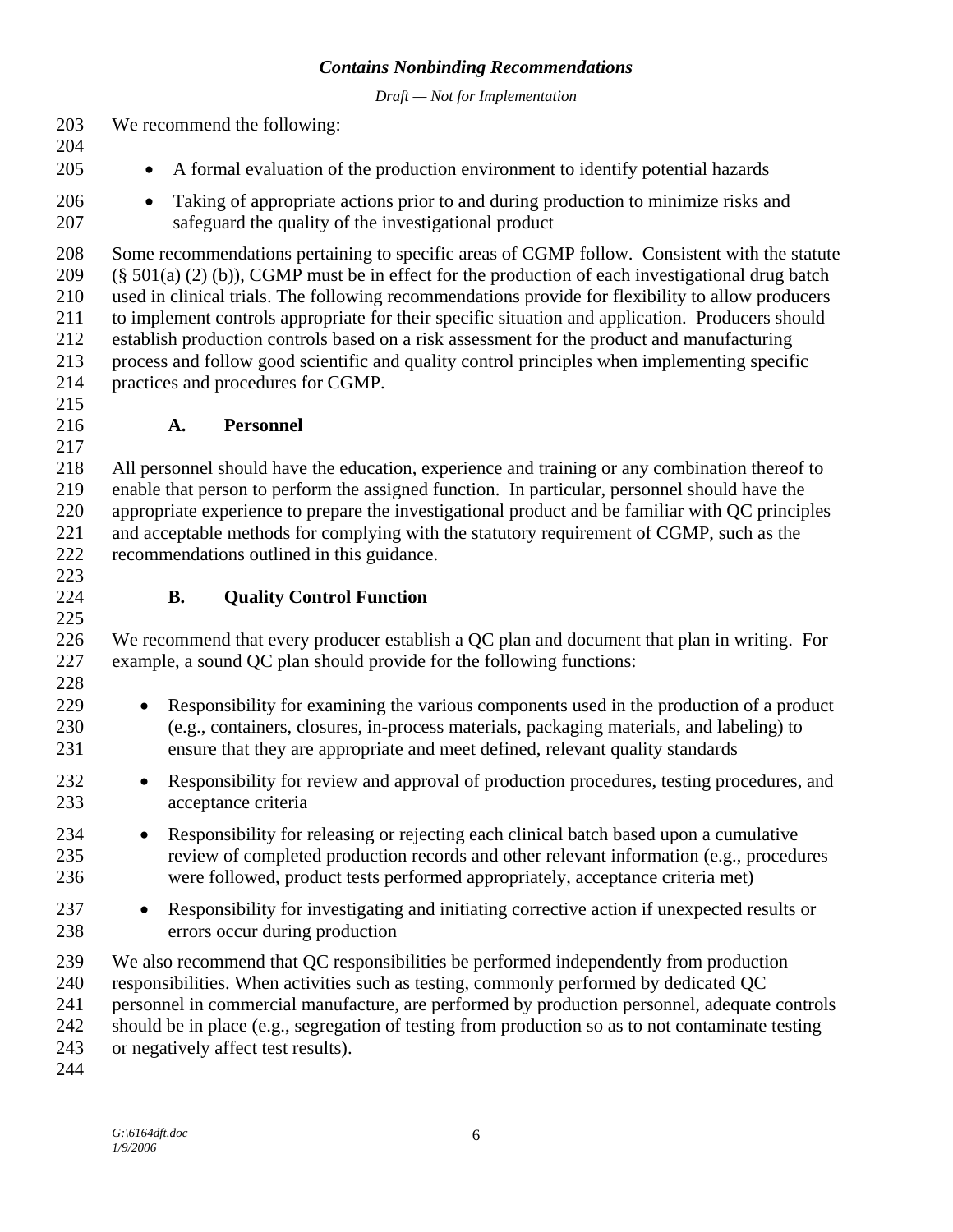#### *Draft — Not for Implementation*

<span id="page-9-0"></span>245 246 247 248 249 250 251 252 253 254 255 256 257 258 259 260 261 262 263 264 265 266 267 268 269 270 271 272 273 274 275 276 277 278 279 280 However, in limited circumstances, depending on the size and structure of an organization, all QC functions could be performed by the same individual. For example, in some small operations, it may be justified to have the same individual perform both production and QC functions, including release or rejection of each batch. Under such circumstances, we recommend that another qualified individual not involved in the production operation carry out an additional, periodic review of production records. It is important to note that quality should be the responsibility of all personnel involved in manufacturing **C. Facility and Equipment**  Any facility, including a laboratory, used for production of investigational drugs for use in phase 1 studies should have adequate work areas and equipment for the intended task: • Sufficient space, clean environment, appropriate construction • Appropriate lighting, ventilation, and heating • Appropriate cooling, plumbing, washing, and sanitation • Appropriate air handling systems (e.g., laminar flow hoods) to aid in preventing contamination and cross-contamination of product • Appropriate equipment that will not contaminate the product or otherwise be reactive, additive, or absorptive with the product and that is properly maintained, calibrated, cleaned, and sanitized at appropriate intervals following written procedures We recommend that all equipment used for a particular process be identified and documented in the production record. We also recommend that the provisions in section VI.D, Sterile Products/Aseptically Processed Products, be followed for investigational products prepared using aseptic processing. Use of procedural controls in an appropriate facility promotes orderly production and aids in preventing contamination, cross contamination and mix-ups (see Section VI.B). **D. Control of Components**  We recommend there be written procedures describing the handling, review, and acceptance and control of components used in the production of an investigational product. Components should be controlled (e.g., segregated, labeled) until they have been examined or tested, as appropriate, and released for use in production. It is important to handle and store components in a manner that prevents degradation or contamination. We recommend keeping a record (e.g., log book) containing relevant information on all components. Information to record would include receipt

- 281 date, quantity of the shipment, supplier's name, component lot number, investigational product
- 282 batch number, storage conditions, and corresponding expiration date.
- 283

284 285 286 We recommend establishing acceptance criteria for specified attributes on each component. For some components, all relevant attributes or acceptance criteria may not be known at this stage of product development. However, attributes and acceptance criteria selected for assessment

287 should be based on scientific knowledge and experience for use in the specific investigational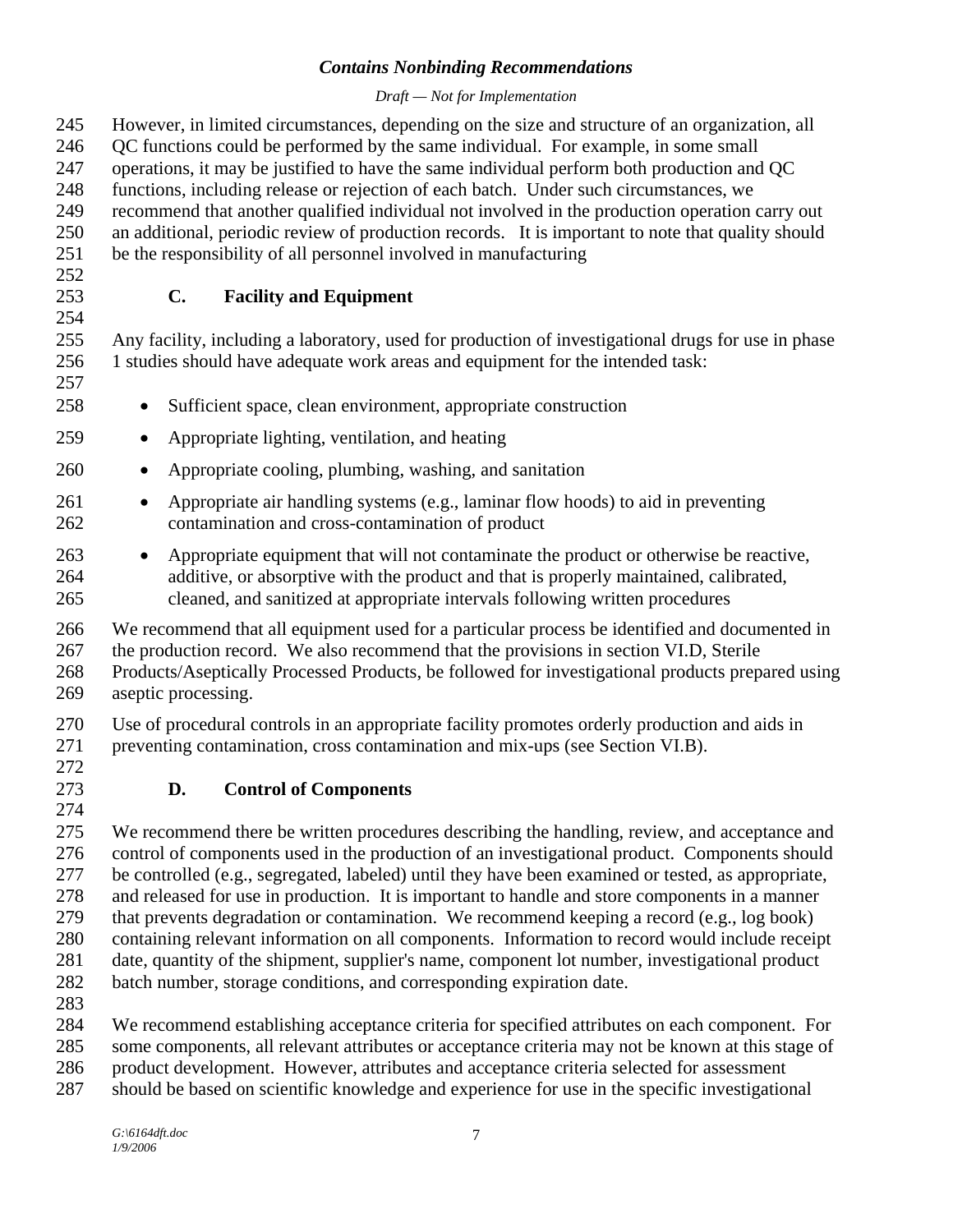#### *Draft — Not for Implementation*

<span id="page-10-0"></span>288 289 drug. The component attributes and acceptance criteria will be reviewed in the IND application (Ref 1-3).

290

291 292 We recommend that the certificate of analysis (COA) and/or other documentation on each lot of component be examined to ensure that it meets established acceptance criteria for specified

293 attributes. For some materials (e.g., human and animal derived), documentation should include

294 information on sourcing and/or test results for adventitious agents, as appropriate. If

295 documentation for a component is incomplete, testing for the incomplete attribute of the

296 297 component is recommended. For each batch of the drug substance (or API), we strongly recommend performing confirmatory identity testing, regardless of whether documentation has been provided.

298 299

300 301

304

#### **E. Production and Documentation**

302 303 We recommend that production of investigational products follow written production procedures that provide the following:

- 305 306 307 308 309 • A record of laboratory testing and production data that details the components, equipment, and procedures used. We recommend that sponsors retain documentation sufficient to replicate the production process. Similarly, if production of a clinical batch is initiated but not completed, we recommend that the record include an explanation of why production was terminated.
- 310 311 • A record of changes in procedures and processes used for subsequent batches along with the rationale for any changes
- 312 313 314 315 316 317 • A record of the microbiological controls that have been implemented (including written procedures) for the production of sterile processed investigational new drugs that are covered by this guidance. We also recommend the use of aseptic techniques and the control of in-process components designed to prevent microbial and endotoxin contamination (see Section VI.D, Sterile Products/Aseptically Processed Products).
	- **F. Laboratory Controls**
	-
- 320 321

318 319

*1. Testing* 

322 323 324 325 Analytical tests used in production (e.g., testing of components, in-process material, packaging, drug product) should be scientifically sound (e.g., specific, sensitive, and accurate) and reproducible for the specified purpose. We recommend that tests be performed under controlled conditions and follow written procedures describing the testing methodology.

326

327 Laboratory testing of the investigational product to evaluate identity, strength, potency, purity,

328 and quality attributes should be performed, as appropriate. Specified attributes should be

329 monitored, and acceptance criteria applied appropriately. For known safety-related concerns,

330 specifications should be established and met. For some product attributes, all relevant

331 acceptance criteria may not be known at this stage of product development. This information

332 will be reviewed in the IND submission (References 1, 2, 3).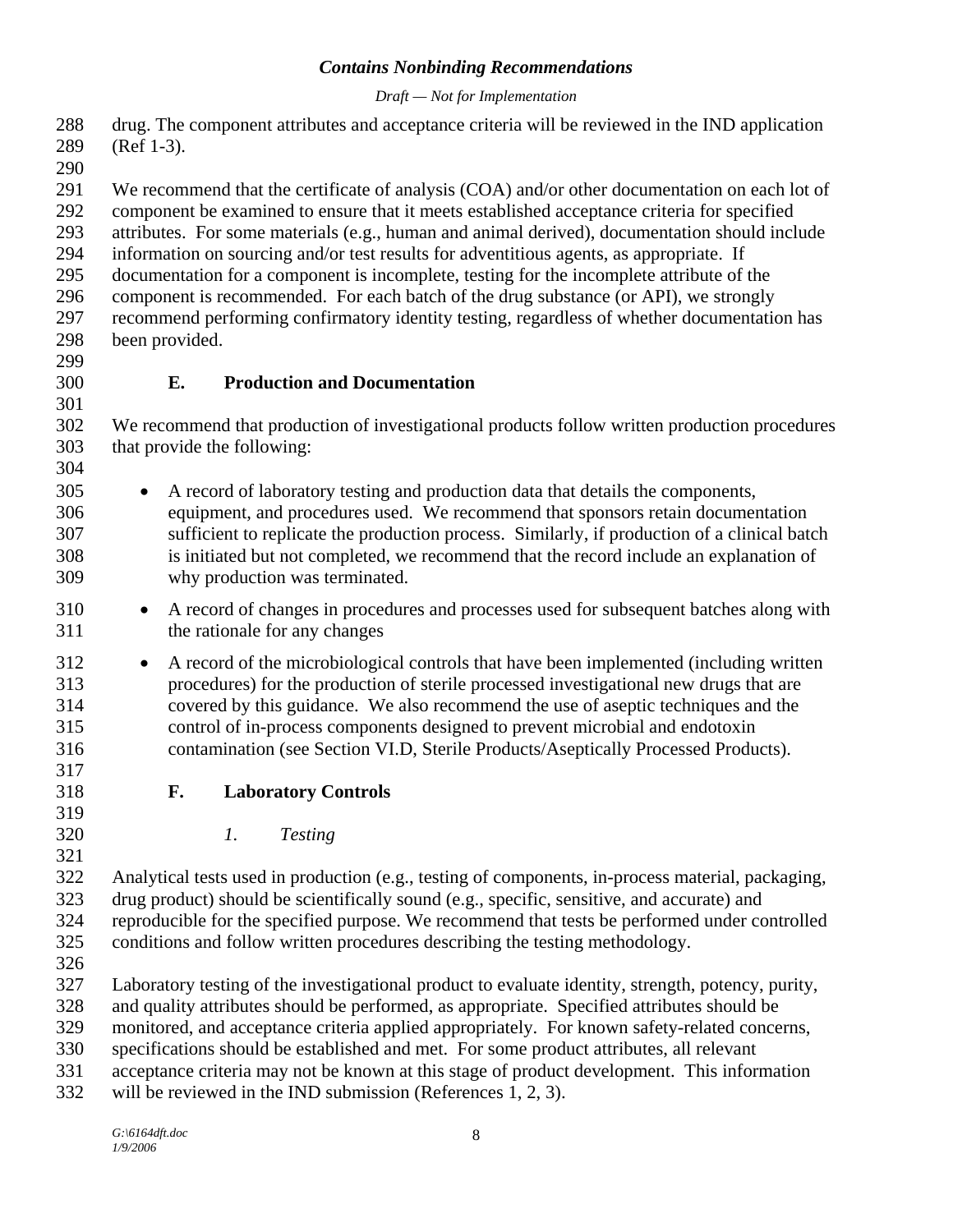*Draft — Not for Implementation*

<span id="page-11-0"></span>333 334 335 336 337 338 339 340 341 342 343 344 345 346 347 348 349 350 351 352 353 354 355 356 357 358 359 360 361 362 363 364 365 366 367 368 369 370 371 372 373 374 375 We recommend that laboratory equipment be calibrated at appropriate intervals and be maintained according to established written procedures to ensure reliability of test results. We recommend that personnel verify that the equipment is in good working condition when samples are analyzed (e.g., systems suitability). We further recommend that a representative sample from each product batch be retained. When feasible, we recommend that the sample consist of twice the quantity necessary to conduct release testing (excluding any testing for pyrogenicity and sterility). We recommend that the samples be appropriately stored and retained for at least 2 years following study termination, or withdrawal of the IND application. *2. Stability*  We recommend that sponsors initiate a stability study using representative samples of the investigational new drug to monitor the stability and quality of the product during the clinical investigation (i.e., date of manufacture through date of last administration).  **G. Container Closure and Labeling**  When an investigational new drug covered by this guidance will be stored or shipped, the product should be suitably packaged to protect it from alteration, contamination, and damage during conditions of storage, handling, and shipping. We recommend that labeling and storage operations be controlled to prevent the possibility of mix-ups. **H. Distribution**  As it relates to phase 1 trials, the term *distribution* includes the transport of an investigational new product covered by this guidance to clinical investigators and, ultimately, to the subjects enrolled in the study. Products should be handled in accordance with labeled conditions (e.g., temperature) to ensure retention of the quality of the product. A distribution record of each batch of investigational new drug covered by this guidance must be sufficiently detailed to allow traceability and facilitate recall of the product if necessary ( $§$  312[.5](#page-11-1)7).<sup>5</sup> **I. Recordkeeping**  As indicated in previous sections, we recommend that sponsors keep complete records relating to the quality and operation of the production processes, including: • Equipment maintenance and calibration • Production records and related analytical test records • Distribution records • All quality control functions • Component records

<span id="page-11-1"></span><sup>&</sup>lt;sup>5</sup> IND regulation 21 CFR 312.57 governs the retention of all records required by Part 312 (see 21 CFR 312.57(C)).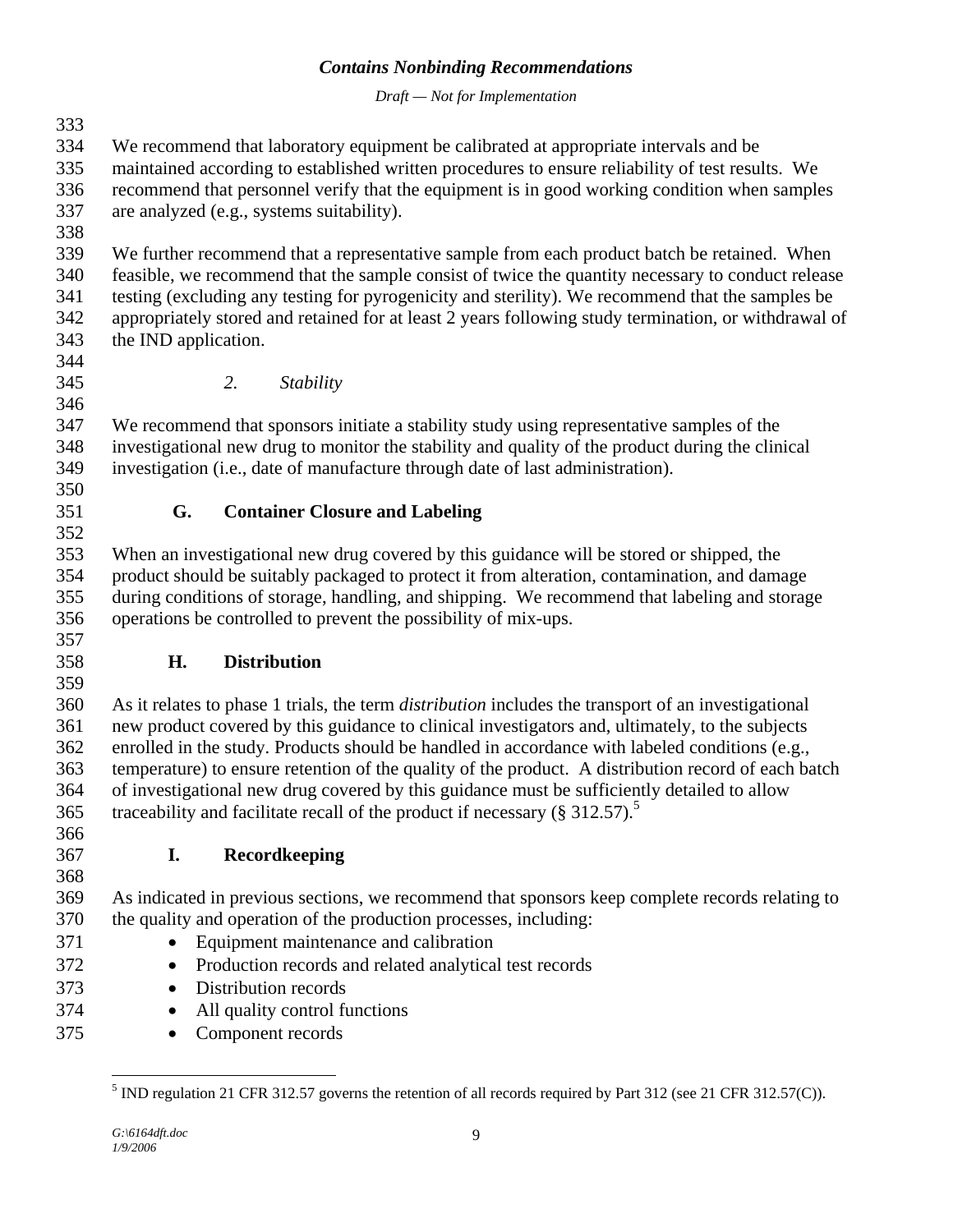*Draft — Not for Implementation*

<span id="page-12-0"></span>376 377 378 379 380 381 382 383 384 385 386 387 388 389 Under the applicable IND regulations, sponsors must retain records for at least 2 years after a marketing application is approved for the drug, or if an application is not approved for the drug, until 2 years after shipment and delivery of the drug for investigational use is discontinued and the FDA is notified. $6$ **VI. SPECIAL PRODUCTION SITUATIONS A. Screening Studies/Microdose Producers**  A *screening study*, which is performed under an exploratory IND application, is intended to compare the properties of related active moieties to screen for the preferred compound or formulations for additional clinical development under a traditional IND application (Reference 5). Screening studies involve single-dose or short-term (e.g., <7 days of dosing) studies in humans of up to 5 chemically or pharmacologically related new chemical entities. 390 391 392 393 394 395 396 397 398 399 400 401 402 403 404 405 406 407 408 409 410 411 412 413 414 415 416  $\overline{a}$ *Microdose studies* are defined as studies in which participants are administered a single dose of less than  $1/100<sup>th</sup>$  of the dose calculated to yield a pharmacological effect of the test substance based on primary pharmacodynamic data obtained in vitro and in vivo (typically doses in, or below the low microgram range) and at a maximum dose of  $\leq 100$  micrograms. These types of investigational studies are often performed in small-scale laboratories or research organizations.<sup>7</sup> In such cases, special considerations are warranted. For example, when the same area or room is used for both the production of investigational products and research, we recommend that the sponsor segregate the operations sufficiently to • Promote the orderly handling of materials and equipment • Avoid contamination of equipment and product by other substances, personnel, or environmental conditions • Prevent mix-ups Reagents and components used for investigational product production may be stored safely in the same area as those used for research as long as they are properly labeled and organized in a manner that avoids mix-ups or unintended use. Finally, we recommend that equipment be used for a single purpose (i.e., research only or production only) at any given time. **B. Multi-Product Facilities**   $<sup>6</sup>$  Ibid.</sup>

<span id="page-12-2"></span><span id="page-12-1"></span><sup>7</sup> A draft guidance entitled *Exploratory IND Studies* issued in April 2005. The guidance clarifies what preclinical and clinical issues (including chemistry, manufacturing, and controls issues) should be considered when planning exploratory studies. Once finalized, it will represent the Agency's thinking on this topic.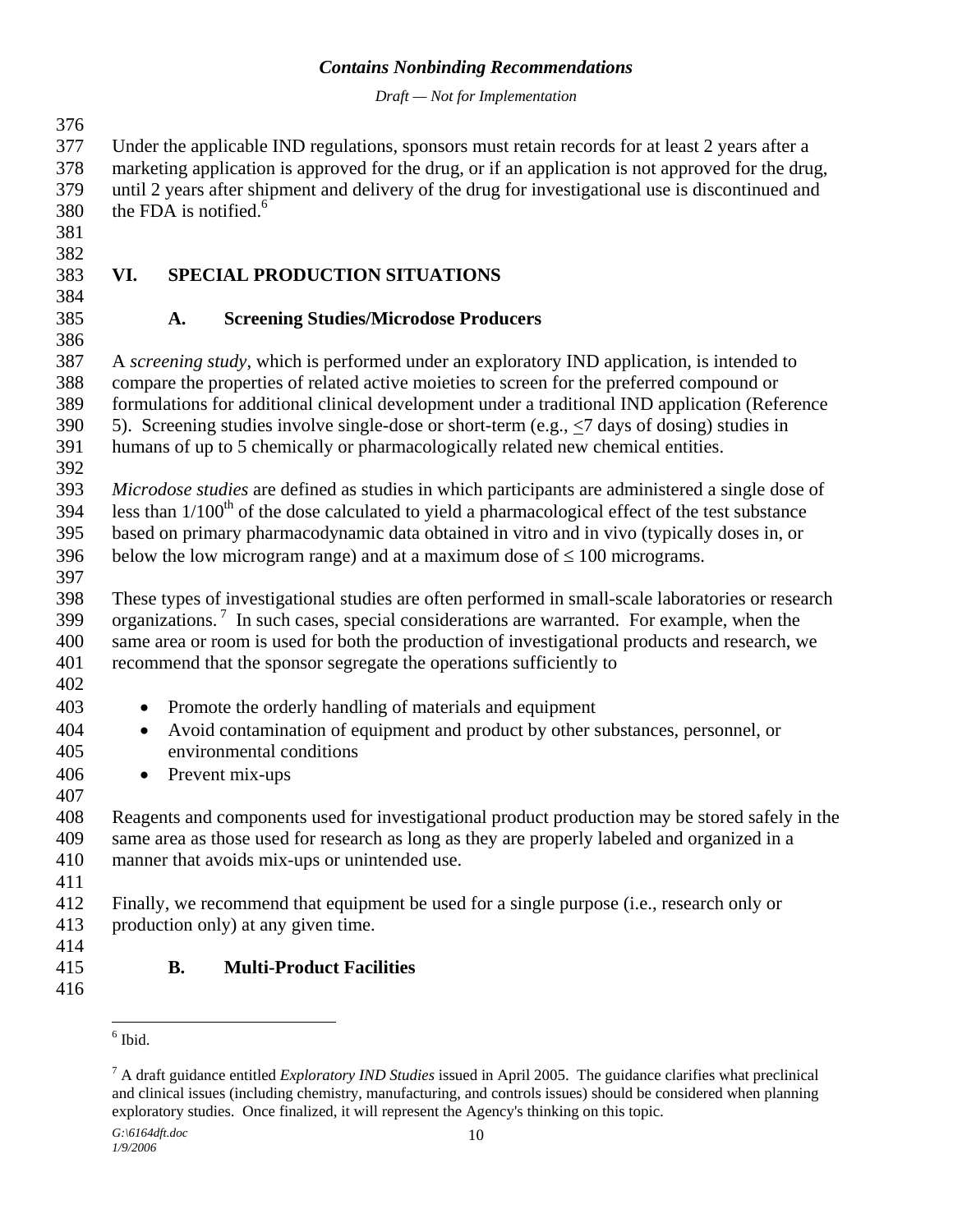<span id="page-13-0"></span>

| 417<br>418<br>419<br>420<br>421<br>422 | Ideally, we recommend that one product be produced in an area or room at any given time<br>separate from unrelated activities. However, the same area or room could be used for multiple<br>purposes, including production of other investigational products or laboratory research, provided<br>that appropriate cleaning and control procedures are in place to ensure that there is no carry-over<br>of materials or products or mix-ups. We recommend that in such cases, the design or layout of<br>an area promote the orderly handling of materials and equipment, the prevention of mix-ups, and |  |  |  |
|----------------------------------------|----------------------------------------------------------------------------------------------------------------------------------------------------------------------------------------------------------------------------------------------------------------------------------------------------------------------------------------------------------------------------------------------------------------------------------------------------------------------------------------------------------------------------------------------------------------------------------------------------------|--|--|--|
| 423<br>424<br>425                      | the prevention of contamination of equipment or product by substances, previously produced<br>products, personnel, or environmental conditions.                                                                                                                                                                                                                                                                                                                                                                                                                                                          |  |  |  |
| 426                                    | Additional controls could include procedures for clearing the room of previous product                                                                                                                                                                                                                                                                                                                                                                                                                                                                                                                   |  |  |  |
| 427                                    | materials, product segregation, component segregation, and use of unique identifiers. We                                                                                                                                                                                                                                                                                                                                                                                                                                                                                                                 |  |  |  |
| 428                                    | recommend that the implemented controls be assessed periodically to evaluate their                                                                                                                                                                                                                                                                                                                                                                                                                                                                                                                       |  |  |  |
| 429                                    | effectiveness. Appropriate corrective action should be taken as a result of this assessment, or                                                                                                                                                                                                                                                                                                                                                                                                                                                                                                          |  |  |  |
| 430                                    | when other events warrant.                                                                                                                                                                                                                                                                                                                                                                                                                                                                                                                                                                               |  |  |  |
| 431                                    |                                                                                                                                                                                                                                                                                                                                                                                                                                                                                                                                                                                                          |  |  |  |
| 432                                    | $C_{\bullet}$<br><b>Biological and Biotechnological Products</b>                                                                                                                                                                                                                                                                                                                                                                                                                                                                                                                                         |  |  |  |
| 433                                    |                                                                                                                                                                                                                                                                                                                                                                                                                                                                                                                                                                                                          |  |  |  |
| 434                                    | <b>General Considerations</b><br>$\mathfrak{1}.$                                                                                                                                                                                                                                                                                                                                                                                                                                                                                                                                                         |  |  |  |
| 435                                    |                                                                                                                                                                                                                                                                                                                                                                                                                                                                                                                                                                                                          |  |  |  |
| 436                                    | Some biological and biotechnology investigational products, including those made from                                                                                                                                                                                                                                                                                                                                                                                                                                                                                                                    |  |  |  |
| 437                                    | pathogenic microorganisms, spore-forming microorganisms, transgenic animals and plants, live                                                                                                                                                                                                                                                                                                                                                                                                                                                                                                             |  |  |  |
| 438                                    | viral vaccines, and gene therapy vectors, warrant additional containment considerations. We                                                                                                                                                                                                                                                                                                                                                                                                                                                                                                              |  |  |  |
| 439                                    | encourage early discussions with the applicable Agency center (i.e., product and facility group                                                                                                                                                                                                                                                                                                                                                                                                                                                                                                          |  |  |  |
| 440                                    | with responsibility for the product) prior to engaging in the production of such IND products.                                                                                                                                                                                                                                                                                                                                                                                                                                                                                                           |  |  |  |
| 441                                    |                                                                                                                                                                                                                                                                                                                                                                                                                                                                                                                                                                                                          |  |  |  |
| 442                                    | The production process is critical to ensuring the correct composition and safety of biological                                                                                                                                                                                                                                                                                                                                                                                                                                                                                                          |  |  |  |
| 443                                    | and biotechnology products. For these products, it can be difficult to distinguish changes in                                                                                                                                                                                                                                                                                                                                                                                                                                                                                                            |  |  |  |
| 444                                    | quality attributes, or predict the impact of observed changes in quality attributes on safety. This                                                                                                                                                                                                                                                                                                                                                                                                                                                                                                      |  |  |  |
| 445                                    | is especially true for phase 1 studies where knowledge and understanding of an investigational                                                                                                                                                                                                                                                                                                                                                                                                                                                                                                           |  |  |  |
| 446                                    | new drug is limited and where comprehensive product characterization is often unavailable,                                                                                                                                                                                                                                                                                                                                                                                                                                                                                                               |  |  |  |
| 447                                    | especially for products that are difficult to characterize. Therefore, it is critical, beginning with                                                                                                                                                                                                                                                                                                                                                                                                                                                                                                    |  |  |  |
| 448                                    | phase 1 studies, to adequately control and document the production process in conjunction with                                                                                                                                                                                                                                                                                                                                                                                                                                                                                                           |  |  |  |
| 449                                    | appropriate testing to reproduce comparable IND product as necessary. Retained samples (e.g.,                                                                                                                                                                                                                                                                                                                                                                                                                                                                                                            |  |  |  |
| 450                                    | drug substance, drug product, intermediate, in-process material) that can be subsequently                                                                                                                                                                                                                                                                                                                                                                                                                                                                                                                |  |  |  |
| 451                                    | analyzed for comparison, can provide important links in reproducing comparable biological and                                                                                                                                                                                                                                                                                                                                                                                                                                                                                                            |  |  |  |
| 452                                    | biotechnological products.                                                                                                                                                                                                                                                                                                                                                                                                                                                                                                                                                                               |  |  |  |
| 453                                    |                                                                                                                                                                                                                                                                                                                                                                                                                                                                                                                                                                                                          |  |  |  |
| 454                                    | We recommend that appropriate equipment qualification and controls in production be in place                                                                                                                                                                                                                                                                                                                                                                                                                                                                                                             |  |  |  |
| 455                                    | to ensure that units with safety-related functions (e.g., viral clearance, virus/toxin attenuation,                                                                                                                                                                                                                                                                                                                                                                                                                                                                                                      |  |  |  |
| 456                                    | pasteurization) will perform as intended. Specific testing may also serve to complement these                                                                                                                                                                                                                                                                                                                                                                                                                                                                                                            |  |  |  |
| 457                                    | functions. We recommend that testing for safety-related purposes such as viral loads, bioburden,                                                                                                                                                                                                                                                                                                                                                                                                                                                                                                         |  |  |  |
| 458                                    | detoxification of bacterial toxins, virus clearance or inactivation, and clearance of substances                                                                                                                                                                                                                                                                                                                                                                                                                                                                                                         |  |  |  |
| 459                                    | (e.g., antibiotics, chemicals) be used in production and that adventitious agent testing be                                                                                                                                                                                                                                                                                                                                                                                                                                                                                                              |  |  |  |
| 460                                    | established as appropriate.                                                                                                                                                                                                                                                                                                                                                                                                                                                                                                                                                                              |  |  |  |
| 461                                    |                                                                                                                                                                                                                                                                                                                                                                                                                                                                                                                                                                                                          |  |  |  |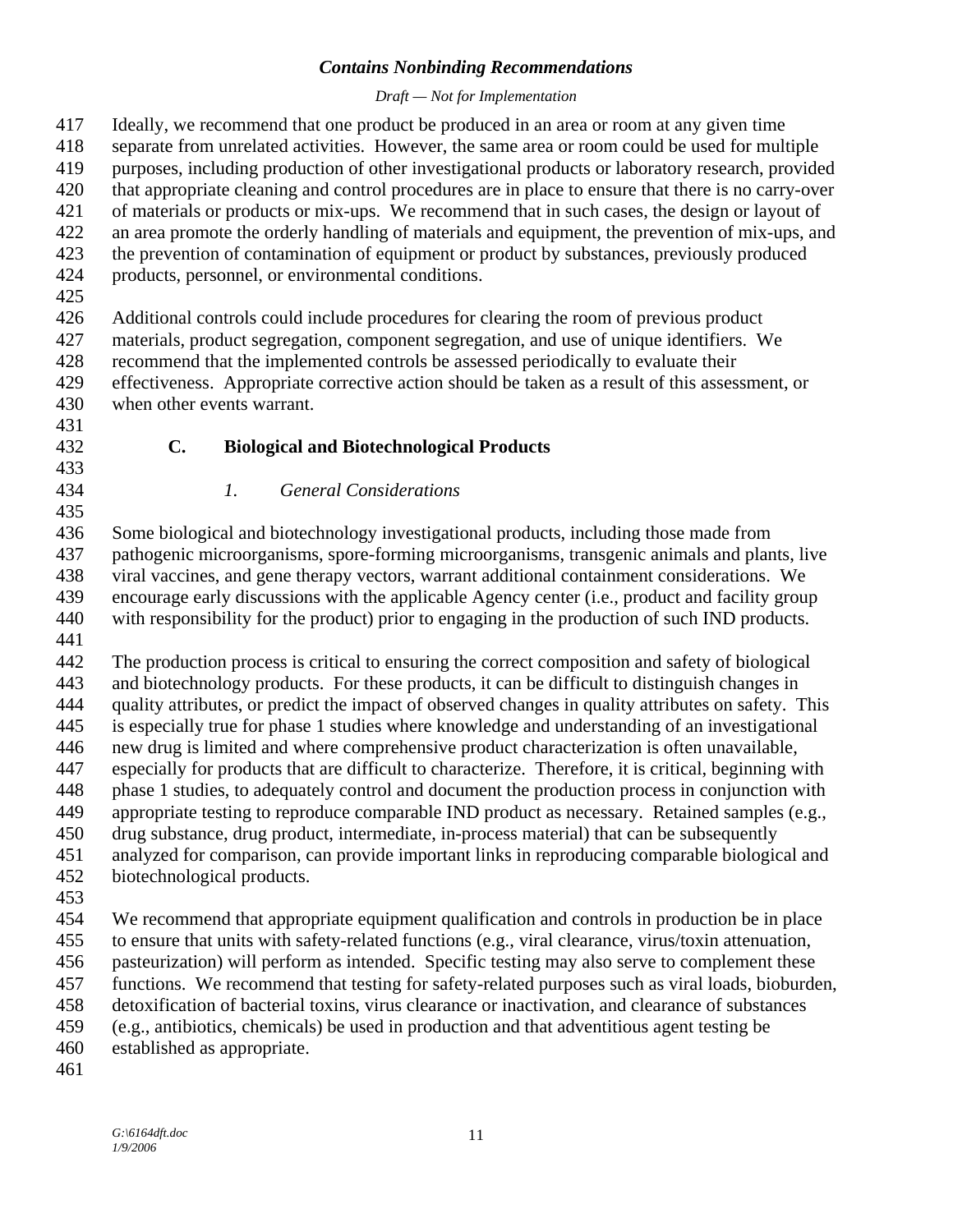#### *Draft — Not for Implementation*

<span id="page-14-0"></span>462 463 464 465 466 467 468 469 470 471 472 473 474 475 476 477 478 479 480 481 482 483 484 485 486 . 1487 488 489 490 491 492 493 494 495 496 497 498 499 500 501 502 503 504 505 506 507 Of particular importance in evaluating the environment to be used for production (see section V) is the susceptibility of biotechnology and biological products to contamination with biological substances including microbial adventitious agents (e.g., bacterial, viral, mycoplasm) that may remain from previous research or production activities. *2. Multi-Product Facilities*  In addition to the recommendation in section VI.B, we recommend that multi-product facilities have cleaning and testing procedures in place that ensure prevention and/or detection of contamination by adventitious agents. To the extent possible, dedicated equipment and/or disposable parts (e.g., tubing) is recommended. For multi-product areas, we recommend that procedures be established to prevent cross-contamination and that demonstrate removal of the previously manufactured product from shared equipment and work surfaces, especially if live viral and vector processing occurs in a production area. *3. Gene Therapy and Cellular Therapy Products*  Due to the wide variety and unique production aspects of investigational gene and cellular therapy products, producers should consider the appropriateness of additional or specialized controls. Although we recommend that investigational cell and gene therapy products be produced following the recommendations in this guidance, we recognize that it may not be possible to follow each recommendation. For example, with some cellular products, it may be impossible to retain samples of the final cellular product due to the limited amounts of material available. We recommend that reasons for adopted approaches be included in the records on the investigational product. *4. Multi-Batch Producers*  We are aware that, in some cases, investigational biological and biotechnology products covered by this guidance may be produced as frequently as one batch per subject in phase 1 studies (e.g., therapeutic vaccines, cell therapies, gene therapies). Production of multiple batches will allow additional production and testing information to accumulate in an accelerated manner as compared to more conventional products. It is also important to have and adhere to appropriate control procedures that enable the consistent manufacture of comparable drug substance and drug products. When producing multiple batches of the same investigational product, we recommend that producers periodically conduct and document internal performance reviews. We recommend that such a review assess the control and consistency of the production process and overall product quality. This review would fall outside of routine production operations and would be conducted to assess procedures, practices, and information, including data generated from production and investigational new drug testing. Based on the review, appropriate modifications and corrective actions can be taken to control procedures and production operations. The data generated with each batch can also allow the producer to establish and/or refine acceptance criteria as experience and knowledge permits and, therefore, to achieve more consistent investigational new drug production.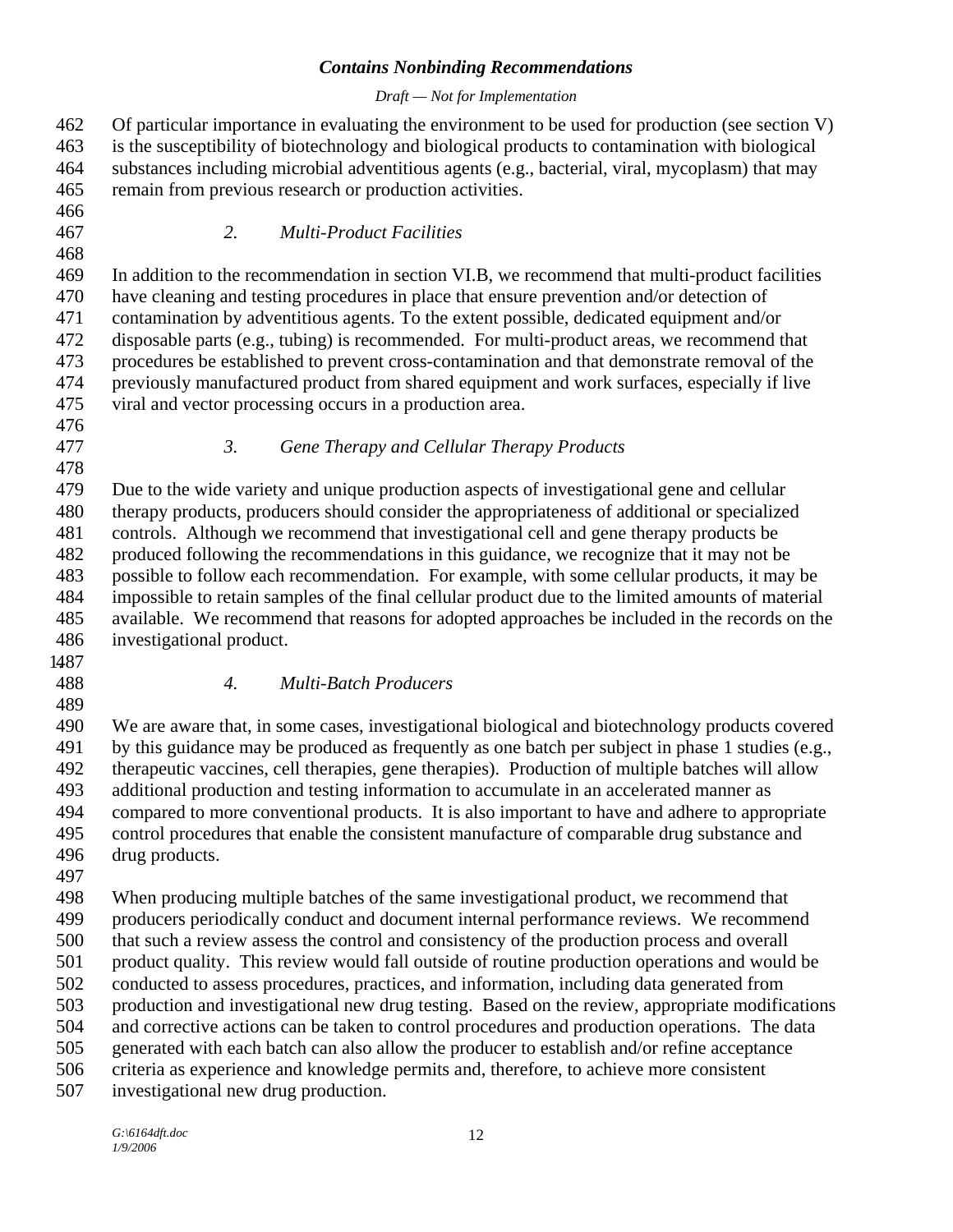<span id="page-15-0"></span>

| 508<br>509<br>510        |           | D.        | <b>Sterile Products/Aseptically Processed Products</b>                                                                                                                                                                                                                                                                                                                                   |
|--------------------------|-----------|-----------|------------------------------------------------------------------------------------------------------------------------------------------------------------------------------------------------------------------------------------------------------------------------------------------------------------------------------------------------------------------------------------------|
| 511<br>512<br>513<br>514 |           |           | We recommend that special precautions be taken for investigational new drugs intended to be<br>sterile. Thorough consideration should be given to controls for aseptic processing. The<br>following examples are recommendations that should be considered:                                                                                                                              |
| 515<br>516<br>517        | $\bullet$ |           | Conducting aseptic manipulation in an aseptic workstation under laminar flow conditions<br>(e.g., an air classification of Class 100). Some examples of workstations include a<br>laminar air flow workbench, biosafety cabinets, or barrier isolator system.                                                                                                                            |
| 518<br>519<br>520        | $\bullet$ |           | Disinfecting the entire aseptic workstation as appropriate (e.g., before aseptic<br>manipulation, or between different operations during the same day).                                                                                                                                                                                                                                  |
| 521<br>522               | $\bullet$ |           | Ensuring that items within a laminar airflow aseptic workstation not interrupt the airflow.                                                                                                                                                                                                                                                                                              |
| 523<br>524               | $\bullet$ |           | Disinfecting gloves or changing them frequently when working in the laminar flow hood.                                                                                                                                                                                                                                                                                                   |
| 525<br>526<br>527<br>528 | $\bullet$ |           | Disinfecting the surface of nonsterile items (e.g., test tube rack, and the overwrap for<br>sterile syringes and filters) with sterile disinfectant solution before placing them in the<br>laminar flow hood.                                                                                                                                                                            |
| 529<br>530               | $\bullet$ |           | Performing manipulations of drug or components subsequent to a sterilizing step under<br>appropriate conditions.                                                                                                                                                                                                                                                                         |
| 531<br>532               | $\bullet$ |           | Documenting and following all procedures intended to maintain the sterility of the<br>components, in-process materials, and final product.                                                                                                                                                                                                                                               |
| 533<br>534               | $\bullet$ |           | Qualifying sterility tests (e.g., $USP \langle 71 \rangle$ ) to demonstrate that the test article does not<br>interfere with the test.                                                                                                                                                                                                                                                   |
| 535<br>536               | $\bullet$ |           | Employing aseptic technique and control of microbiological impurities in components<br>designed to prevent microbial and endotoxin contamination.                                                                                                                                                                                                                                        |
| 537                      | $\bullet$ |           | Training personnel using aseptic techniques in those techniques.                                                                                                                                                                                                                                                                                                                         |
| 538<br>539               |           |           | Qualifying for use equipment used for sterilization; performing appropriate calibration;<br>keeping maintenance records.                                                                                                                                                                                                                                                                 |
| 540<br>541<br>542        | $\bullet$ |           | Creating documentation to support the use of sterile components and disposable<br>equipment (e.g., filters, bags, containers) in the form of Sterilization/certification of<br>analysis, or demonstration that the sterilization method is validated.                                                                                                                                    |
| 543<br>544<br>545        | $\bullet$ | followed. | Ensuring that release of the final product by the QC unit, or person, include an acceptable<br>review of production records demonstrating that aseptic procedures and precautions were                                                                                                                                                                                                   |
| 546<br>547<br>548<br>549 | $\bullet$ |           | Ensuring that final products are not released until acceptable results of sterility testing are<br>known. We understand that products with a short shelf-life (e.g., radiopharmaceuticals,<br>cellular products) may have to be released while results of the sterility test are pending<br>based on results from other relevant tests (e.g., assessment of sterile filtration by bubble |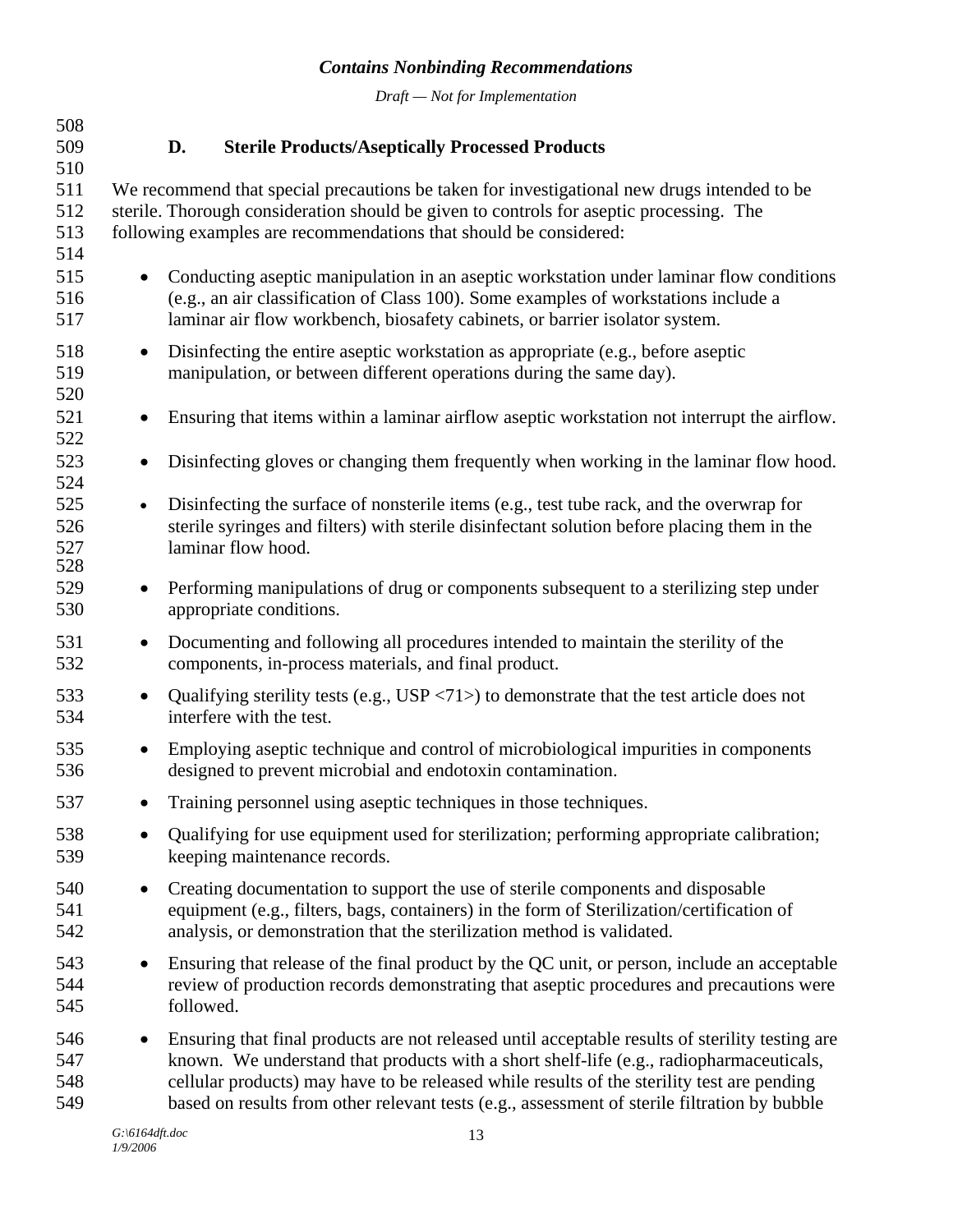- point filter integrity test, cell product a negative gram stain, or other rapid microbial detection test and negative endotoxin test)). We recommend that positive results from sterility or other relevant tests result in an investigation to determine the cause of 550 551 552
- contamination followed by corrective action if warranted. 553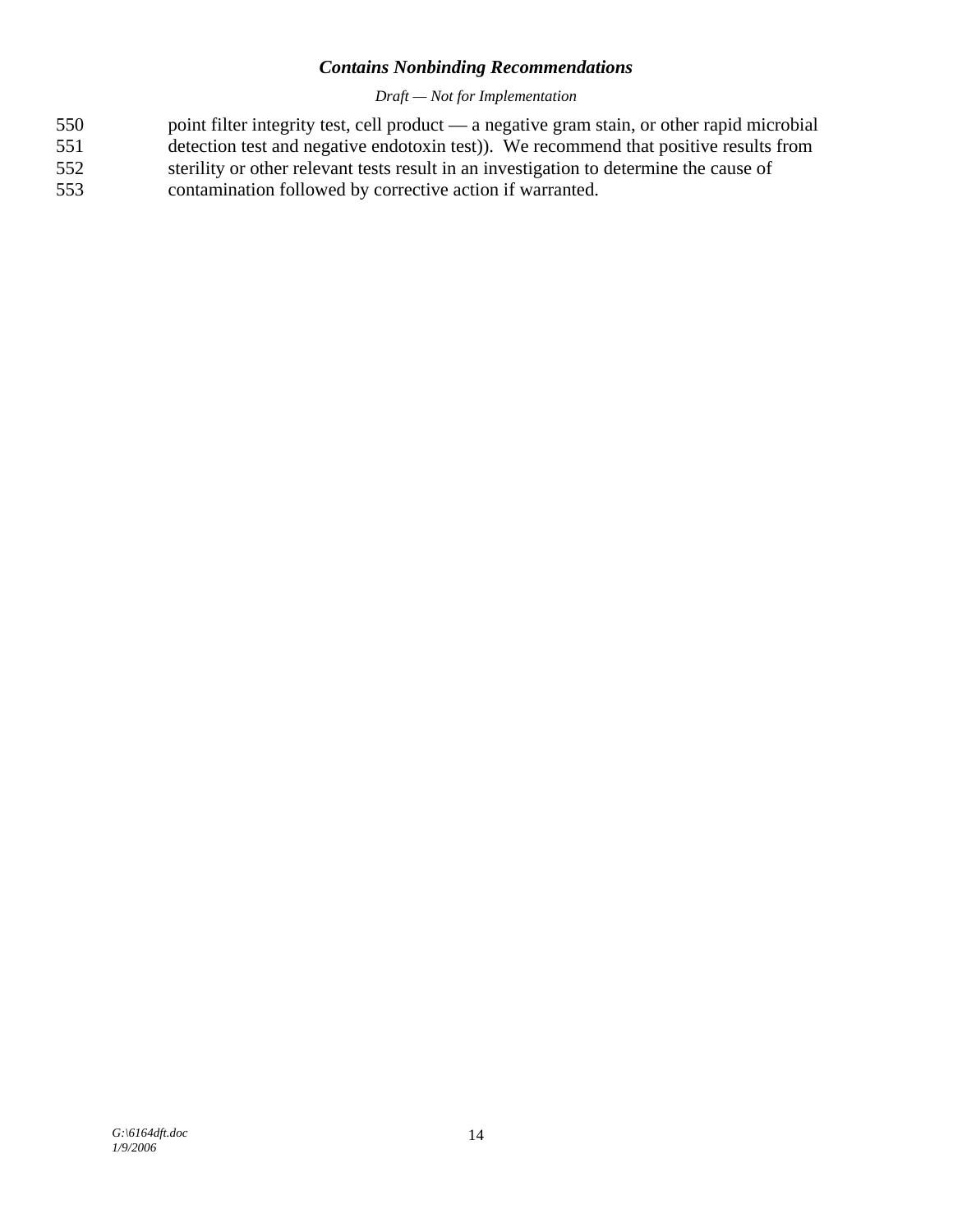<span id="page-17-0"></span>

| 554        |                                                                                                       |
|------------|-------------------------------------------------------------------------------------------------------|
| 555        | <b>GLOSSARY</b>                                                                                       |
| 556        |                                                                                                       |
| 557        | Acceptance Criteria - numerical limits, ranges, or other suitable measures for acceptance of test     |
| 558        | results that the drug substance or drug products or materials at other stages of their manufacture    |
| 559        | should meet                                                                                           |
| 560        |                                                                                                       |
| 561        | Active Pharmaceutical Ingredient (API) (or Drug Substance) - any substance or mixture of              |
| 562        | substances intended to be used in the manufacture of a drug (medicinal) product and that, when        |
| 563        | used in the production of a drug, becomes an active ingredient of the drug product. Such              |
| 564        | substances are intended to furnish pharmacological activity or other direct effect in the diagnosis,  |
| 565        | cure, mitigation, treatment, or prevention of disease or to affect the structure and function of the  |
| 566        | body.                                                                                                 |
| 567        |                                                                                                       |
| 568        | <b>Batch</b> - a specific quantity of a drug or other material intended to have uniform character and |
| 569        | quality, within specified limits, and produced according to a single production order during the      |
| 570        | same cycle of manufacture                                                                             |
| 571        |                                                                                                       |
| 572        | <b>Component</b> - any ingredient intended for use in the manufacture of a drug product, including    |
| 573        | those that may not appear in such drug product                                                        |
| 574        |                                                                                                       |
| 575        | <b>Contamination -</b> the undesired introduction of impurities of a chemical or microbiological      |
| 576        | nature, or of foreign matter, into or onto a raw material, in-process material, or IND product        |
| 577        | during production, sampling, packaging, or repackaging, storage or transport                          |
| 578        |                                                                                                       |
| 579        | <b>Cross-Contamination - contamination of a material or IND product with another material or</b>      |
| 580        | product                                                                                               |
| 581        |                                                                                                       |
| 582        | Drug product - a finished dosage form (e.g., tablet, capsule, solution) that contains an active       |
| 583        | drug ingredient generally, but not necessarily, in association with inactive ingredients. The term    |
| 584        | also includes a finished dosage form that does not contain an active ingredient, but is intended to   |
| 585        | be used as a placebo.                                                                                 |
| 586        |                                                                                                       |
| 587<br>588 | In-process material - any material fabricated, compounded, blended, or derived by chemical            |
| 589        | reaction (e.g., intermediate) that is produced for, and used in, the preparation of the drug product  |
| 590        | <b>Investigational new drug (IND product)</b> - a new drug or biological drug that is used in a       |
| 591        | clinical trial. The term also includes a biological product that is used in vitro for diagnostic      |
| 592        | purposes.                                                                                             |
| 593        |                                                                                                       |
| 594        | Microdose studies - studies in which participants are administered a single dose of less than         |
| 595        | $1/100th$ of the dose calculated to yield a pharmacological effect of the test substance based on     |
| 596        | primary pharmacodynamic data obtained in vitro and in vivo (typically doses in, or below the          |
| 597        | low microgram range) and at a maximum dose of $\leq 100$ micrograms.                                  |
| 598        |                                                                                                       |
| 599        |                                                                                                       |
|            |                                                                                                       |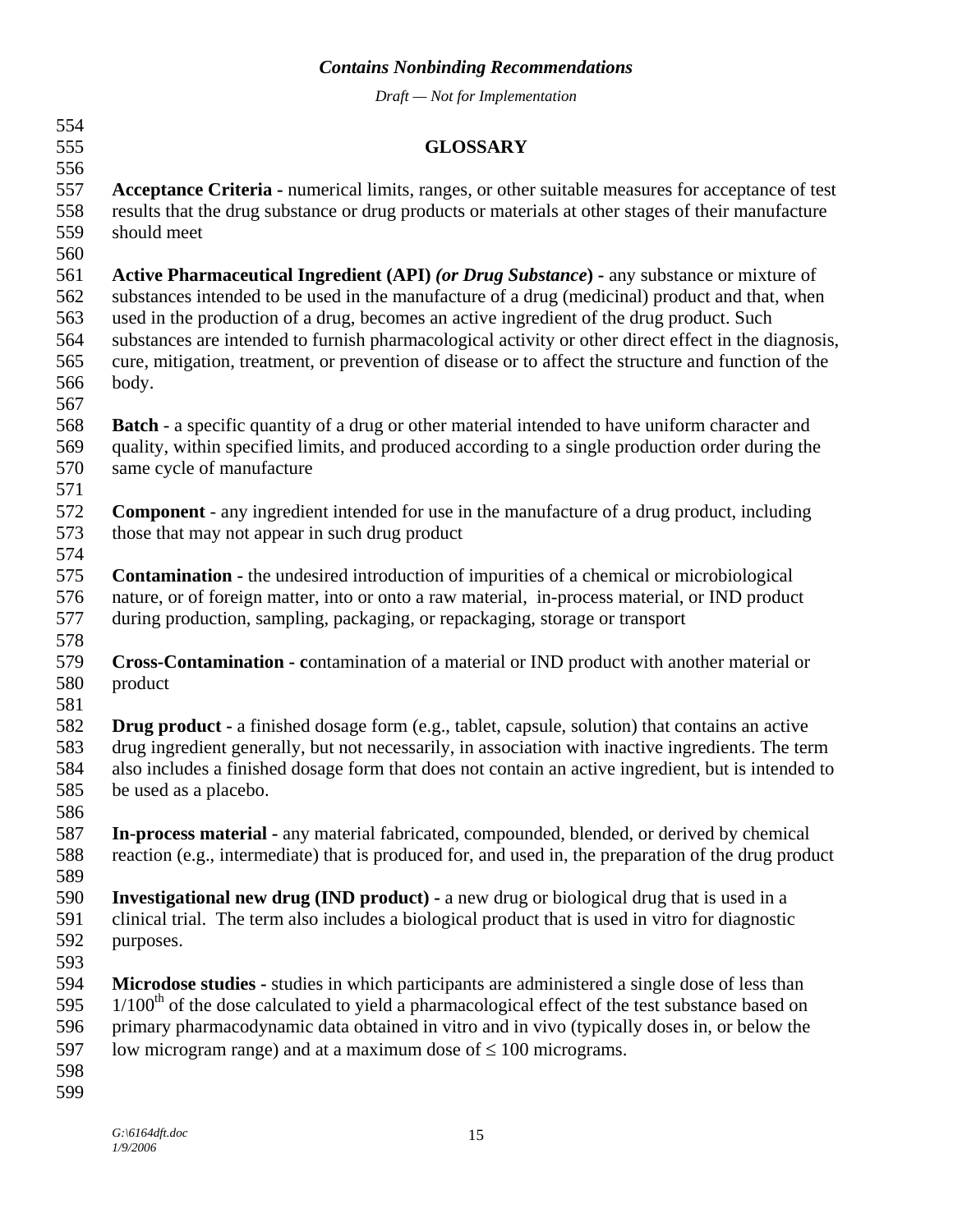- **Production -** all operations involved in the preparation of an IND product from receipt of 600
- materials through distribution including processing, storage, packaging, labeling laboratory 601
- testing and quality control 602
- 603
- 604 605 **Screening study -** a study that is performed under an exploratory IND application, is intended to compare the properties of related active moieties to screen for the preferred compound or
- 606 formulations for additional clinical development under a traditional IND application.
- 607
- 608 609 **Specification - a** list of tests, references to analytical procedures, and appropriate acceptance criteria that are numerical limits, ranges, or other criteria for the tests. It establishes the set of criteria to which a
- 610 drug substance or drug product should conform to be considered acceptable for its intended use.
- 611 *Conformance to specification* means that the material, when tested according to the listed
- 612 analytical procedures, will meet the listed acceptance criteria
- 613
- 614 **Sponsor -** person who takes responsibility for and initiates a clinical investigation
- 615
- 616 **Quality Units -** an organizational unit that fulfills quality control responsibilities. This can be in
- 617 the form of separate QC units or a single individual or group, depending upon the size and
- 618 structure of the organization.